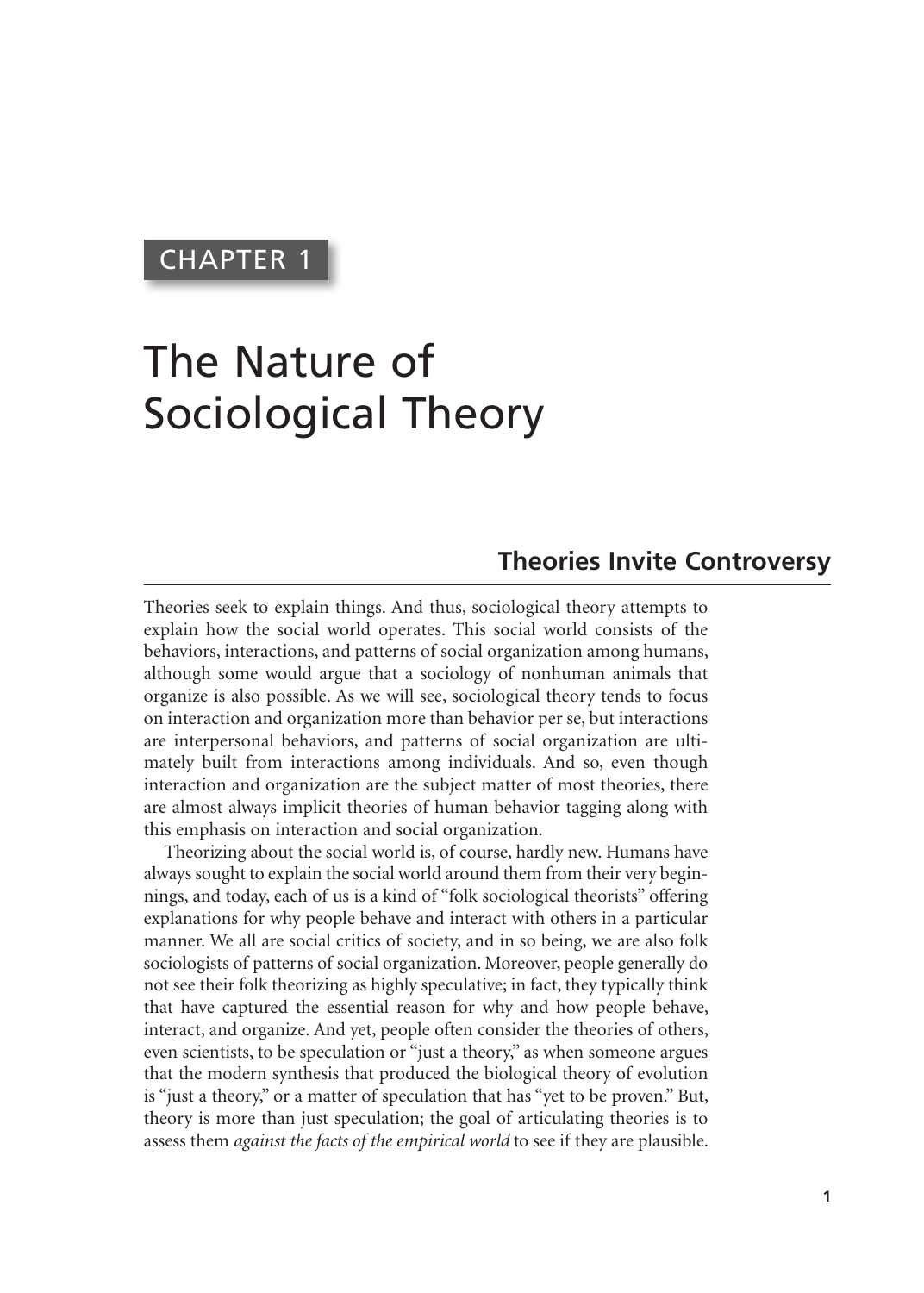And so, most theories in science that have been around for some time are much more than idle speculation. They are explanations for why and how social processes operate the way they do. They are generally backed up by considerable evidence and data; and still, they are often doubted, just as the modern theory of biotic evolution is doubted by many in some societies, particularly in the United States but elsewhere as well.

Thus, people often chose not to believe a theory, even one that is well supported, because it violates their perceptions of how the world really works or their beliefs that are important to them. And people tend to have strong beliefs about human nature, appropriate behaviors and interpersonal demeanors, and how societies should be organized. These beliefs can be more powerful than a clearly stated theory in science, even one supported by evidence. And such is most likely to be the case for sociological theories because our theories are about what people often experience in their daily lives, leading them to assume that they understand the social world and, thereby, do not need sociologists to tell them about "their" world. There is, then, always a problem in developing sociological explanations that contradict people's folk theorizing.

Even within the discipline of professional sociologists, there are many who reject even the possibility that sociology can develop theory like that in the natural sciences. Sociological theorists must, therefore, confront not only a skeptical lay public but also professional colleagues who would argue that scientific theorizing about human behavior, interaction, and organization is not possible. People are different, these critics argue, because they have the capacity for agency that can change the fundamental nature of the social universe, thereby obviating any proposed laws about the fundamental properties and processes of the social universe. Other critics take a different stance and argue that scientific theory is too value neutral, dispassionate, and detached from the problems of societies; instead of standing on the sidelines, sociology should be moral, exposing social problems and proposing solutions to these problems. Sociology must advocate and not sit back as dispassionate and cold scientists. Indeed, science and formal theories are often seen by these moralizing sociologists as "part of the problem" in societies.

As will become clear, my bias is toward scientific theorizing in sociology even if it is necessary to endure the distain of critical sociologists. I not only believe that there can be a natural science of society,<sup>1</sup> but that sociology is far along in explaining the fundamental dynamics of the social universe. The skeptics within and outside sociology are, I would argue, simply wrong in their challenge to theoretical sociology. Still, we cannot ignore the critics, and in the pages to follow, I will outline the principle theories in sociology of how the social world operates *and* the critiques of, and challenges to, such theories.

<sup>&</sup>lt;sup>1</sup>I have taken this phrase from A. R. Radcliffe-Brown's, *A Natural Science of Society* (Glencoe, IL: Free Press, 1948).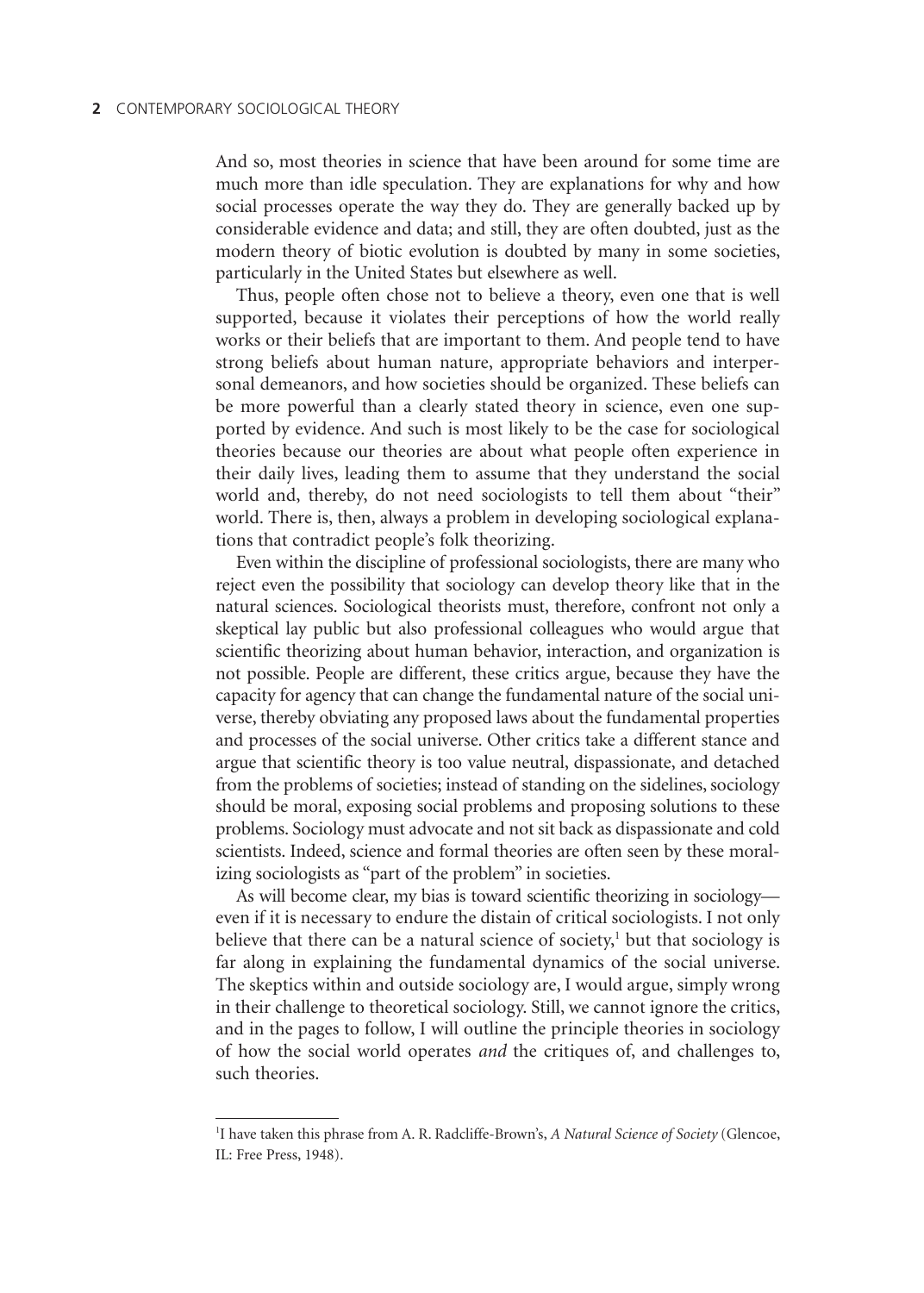From its very beginnings, when Auguste Comte proclaimed in 1830 that there could be a "social physics," immediate controversy arose over whether or not there could be scientific sociology built around explanatory theories of the social universe.<sup>2</sup> This controversy persists to the present day and, no doubt, will persist well into the future. One way to put the controversy into a broader perspective is to outline the fundamental beliefs of scientific theory in a broader context of other belief systems. Science is a belief system, but it is obviously not the only set of beliefs that influence people perceptions and judgments. There are different types of knowledge possessed by humans, and science is only *one of several types*, which means, inevitably, that science as a way of knowing about the world will sometimes clash with knowledge generated by other belief systems.

# **Science as a Belief System**

Social scientific theories begin with the assumption that the universe, including the social universe created by acting human beings, reveals certain basic and fundamental properties and processes that explain the ebb and flow of events in specific contexts. Because of this concern with discovering fundamental properties and processes, scientific theories are always stated abstractly, rising above specific empirical events and highlighting the underlying *forces that drive these events* in all times and places. In the context of sociological inquiry, for example, theoretical explanations are not so much about the specifics of a particular economy as about the underlying dynamics of production and distribution as social forces that drive the formation and change of economies. Similarly, scientific theories are not about a particular form of government but about the nature of power as a basic social force. Or, to illustrate further, scientific theories are not about particular behaviors and interactions among actual persons in a specific setting as about the nature of human interpersonal behavior in general, and hence, the forces that are always operative when people interact with each other. The goal, then, is always to see if the underlying forces that govern particulars of specific empirical cases can be discovered and used to explain the operation of these empirical cases. To realize this goal, theories must be about generic properties and processes transcending the unique characteristics of any one situation or case. Thus, scientific theories always seek to transcend the particular and the time bound. Scientific theories are therefore about the generic, the fundamental, the timeless, and the universal.

Another characteristic of scientific theories is that they are stated more formally than ordinary language. At the extreme, theories are couched in

<sup>2</sup> Auguste Comte, *System of Positive Philosophy*, vol. 1 (Paris: Bachelier, 1830). Subsequent portions were published between 1831 and 1842. For a more detailed analysis of Comte's thought, see Jonathan H. Turner, Leonard Beeghley, and Charles Powers, *The Emergence of Sociological Theory,* 7th ed. (Newbury Park, CA: Sage).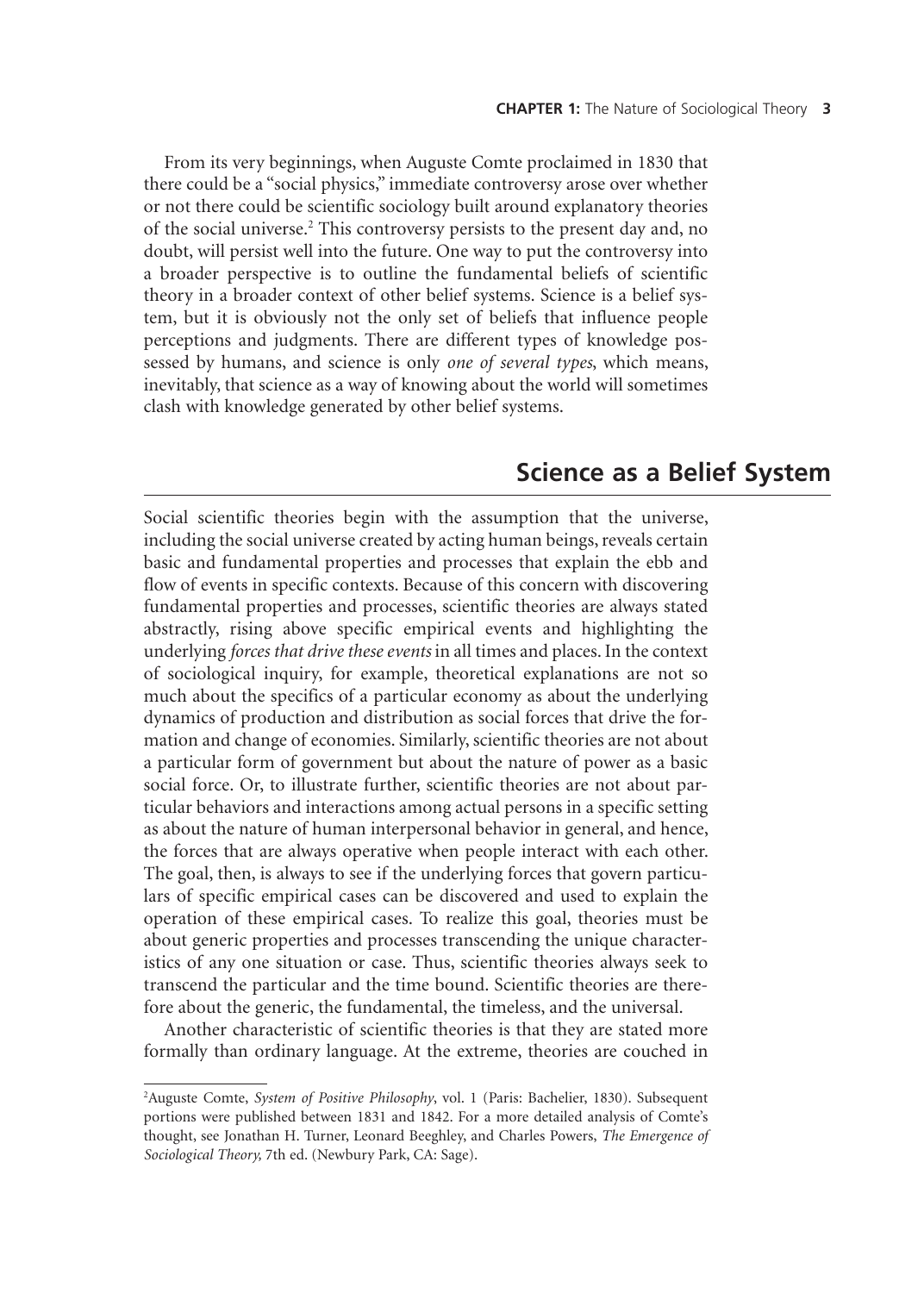#### **4** CONTEMPORARY SOCIOLOGICAL THEORY

another language, such as mathematics, but more typically in the social sciences and particularly in sociology, theories are phrased in ordinary language. Still, even when using regular language, an effort is made to speak in neutral, objective, and unambiguous terms so that the theory means the same thing to all who examine it.

Terms denoting properties of the world and their dynamics are defined clearly so that their referents are clear, and relationships among concepts denoting phenomena are stated in ways such that their inter-connections are understood by all who examine the theory. At times, this attention to formalism can make theories seem stiff and dull, especially when these formalisms are couched at higher levels of abstraction. Yet, without attention to what terms and phrases denote and connote, a theory could mean very different things to diverse audiences.

A final characteristic of scientific theories is that they are designed to be systematically tested with replicable methods against the facts of particular empirical settings. Despite being stated abstractly and formally, scientific theories do not stand aloof from the empirical. Useful theories all suggest ways that they can be assessed against empirical events.

All scientific fields develop theories. For in the end, science seeks (1) to develop abstract and formally stated theories and (2) to test these theories against empirical cases to see if they are plausible. If the theory seems plausible in light of empirical assessment, then it represents *for the present time* the best explanation of events. If a theory is contradicted by empirical tests, then it must be discarded or revised. If competing theories emerge to explain the same phenomena, they too must be empirically assessed, with the better explanation winning out.

Science is thus a rather slow process of developing theories, testing them, and then rejecting, modifying, or retaining them, at least until a better theory is proposed. Without attention to stating theories formally and objectively, while assessing them against the empirical world, theory would become self-justifying and self-contained, reflecting personal biases, ideological leanings, or religious convictions.

Our biases and personal ideologies about what should occur, or our commitments to other belief systems such as those articulated by religion, are, in essence, belief systems; these stand in contrast to science as a belief system. These differences between scientific theory and other types of knowledge are presented in Figure 1.1.

The typology asks two basic questions:<sup>3</sup> (1) Is the search for knowledge to be evaluative or neutral? (2) Is the knowledge developed to pertain to actual empirical events and processes, or is it to be about non-empirical realities? In other words, should knowledge tell us what *should be* or *what is?* And should it refer to the observable world or to other, less observable,

<sup>3</sup> I am borrowing the general ideal from Talcott Parsons' *The Social System* (New York: Free Press, 1951).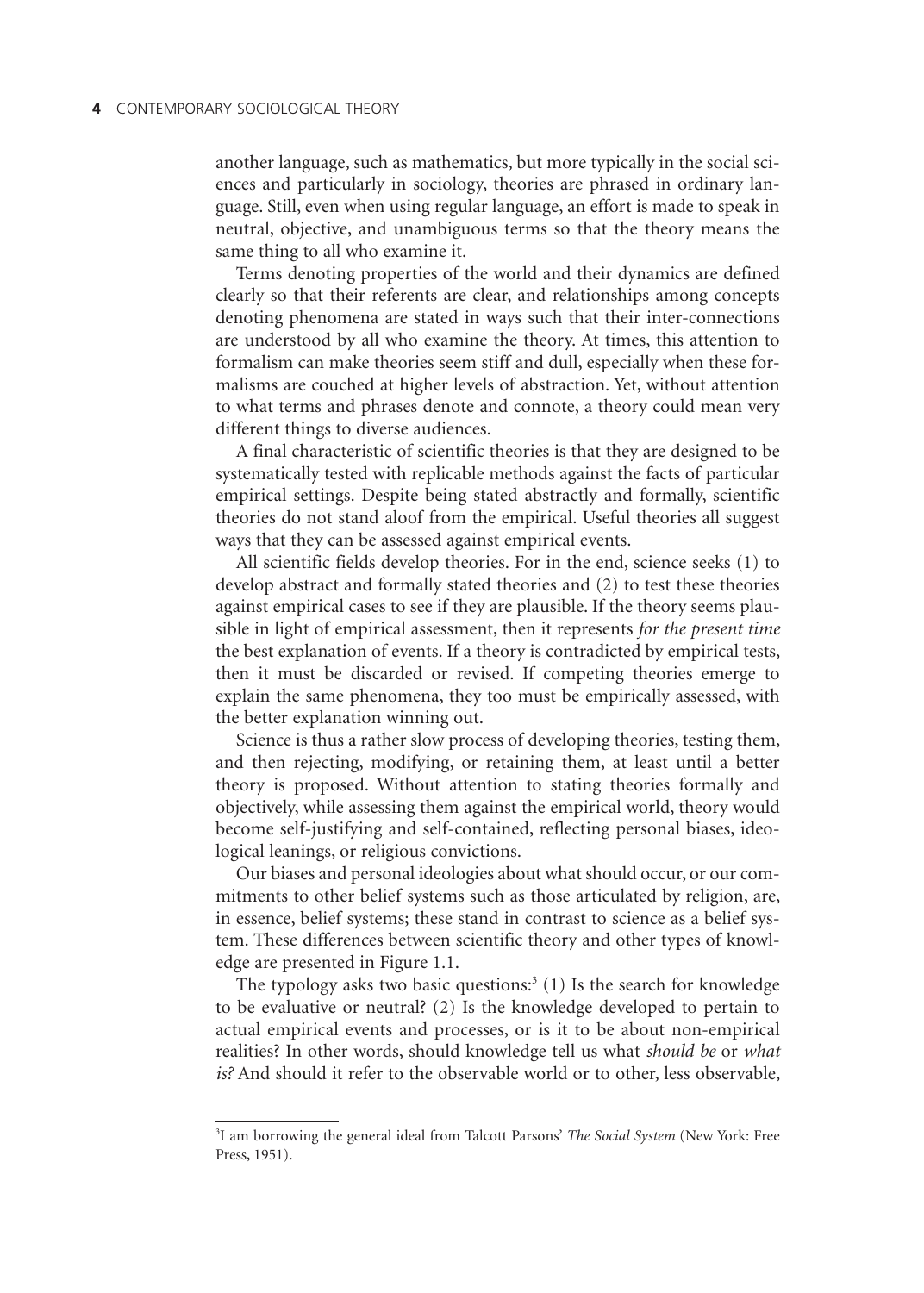|                                |     | Is knowledge to empirical?                                                                                |                                                                               |
|--------------------------------|-----|-----------------------------------------------------------------------------------------------------------|-------------------------------------------------------------------------------|
|                                |     | yes                                                                                                       | no                                                                            |
| Is knowledge to be evaluative? | yes | <b>Ideologies:</b> beliefs<br>stating the way the<br>social world shoud<br>be                             | <b>Religious: beliefs</b><br>stating the dictates of<br>supernatural forces   |
|                                | no  | <b>Science: belief that</b><br>all knowledge is to<br>denote actual<br>operation of the<br>emprical world | <b>Logics:</b> systems of<br>reasoning that<br>employ rules of<br>calculation |

**Figure 1.1** Types of Knowledge

realms? If knowledge is to tell us what should exist (and, by implication, what should not occur) in the empirical world, then it is *ideological knowledge*. If knowledge informs us about what should be and does not pertain to observable forces but to hypothesized supernatural force, then the knowledge is *religious* and, hence, about forces and beings in another realm of existence. If knowledge is neither empirical nor evaluative, then it is a formal *system of logic*, such as mathematics, for developing other forms of knowledge, particularly science. And if it is about empirical events and is nonevaluative, then it is *science*.

This typology is crude, but it makes the essential point: there are different ways to look at, interpret, and develop knowledge about the world. Science is only one way. In its most developed form, science is based on the presumptions that theoretical knowledge  $(1)$  can be value free,  $(2)$  can explain the actual workings of the empirical world in all times and place, and (3) can be revised as a result of careful observations of empirical events. These characteristics distinguish science from other beliefs about how we should generate understanding and insight about the world.<sup>4</sup>

<sup>4</sup> It is very difficult to find recent works in sociology on formal theory building because these kinds of works have fallen out of favor. There is some justification for this because these works tended to have an overly idealized view of how theories are built. Still, it is useful to read one or two such works, just to get an idea of the issues involved in developing formal theory. Though necessarily old, because no new works have been written, I have found the following useful references over the years: Paul Davidson Reynolds, *A Primer in Theory Construction* (Indianapolis: Bobbs-Merrill, 1971, now in its 21st printing by Macmillan); Arthur L. Stinchcombe, *Constructing Social Theories* (New York: Harcourt, Brace & World,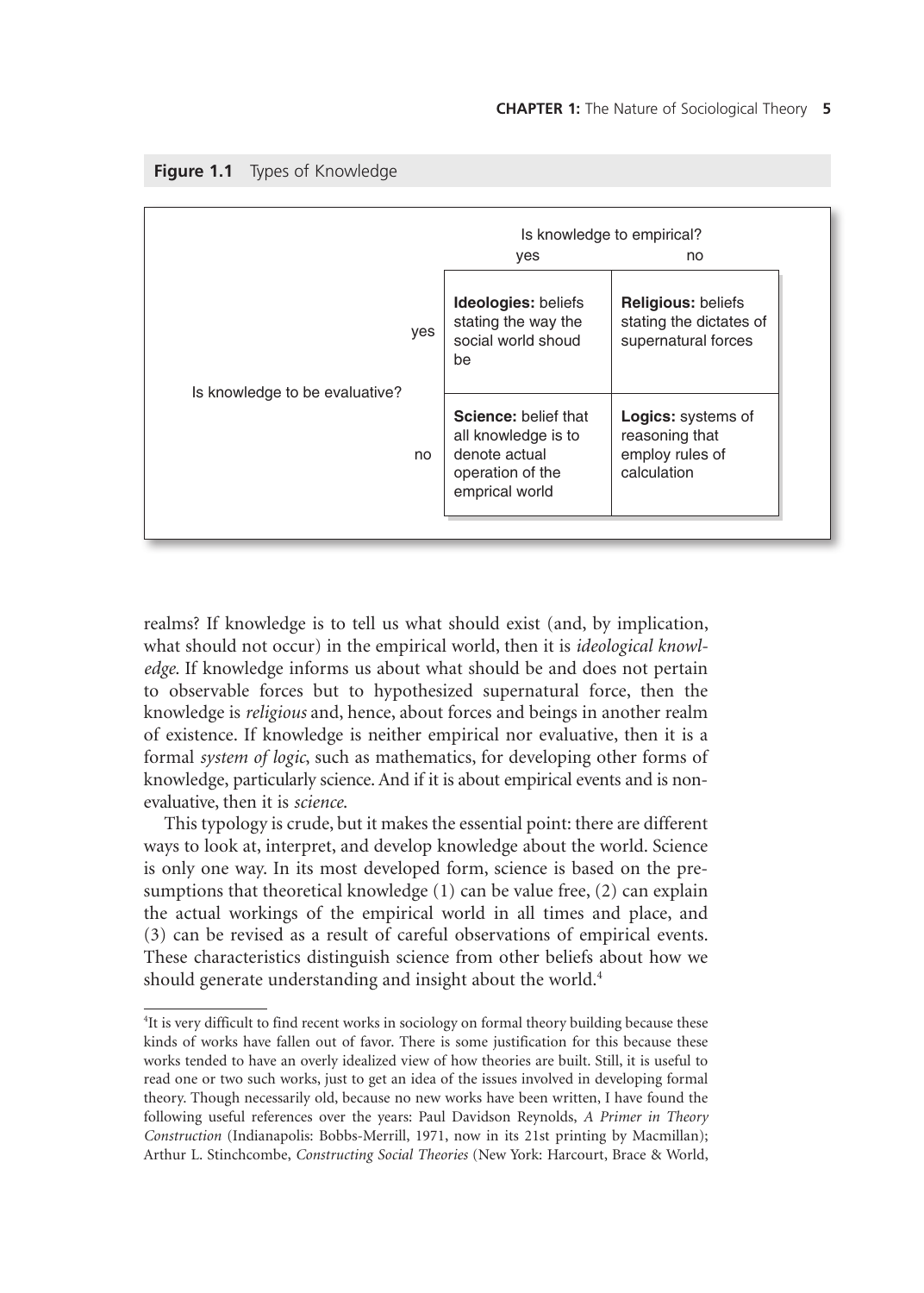#### **6** CONTEMPORARY SOCIOLOGICAL THEORY

The boundaries among these types of knowledge are often open, or at least permeable. Logics can be the language of science, as is the case when mathematics is used to state important relationships among forces driving the universe. The boundaries between these forms of knowledge can also be confrontational, as is evident today in the controversy between religious and scientific explanations for the evolution of humans. Within sociology proper, the most contentious and controversial relationship is between ideology and science. Many sociologists believe that theory must contain an ideological component; it must criticize undesirable conditions and advocate alternatives. Beliefs about "what should be" thus dominate the analysis of the social universe. This view of sociology contradicts the value-neutrality of science, where ideologies and other evaluative beliefs are not to contaminate analysis of social conditions. As noted earlier, the debate between those who advocate a scientific approach and those who argue for the infusion of ideology into sociology has been present for most of the history of sociology, and today, this debate still rages. In the last section of this book, I devote several chapters to *critical theory* where the goal is to criticize existing conditions and to advocate potential alternatives.

These critical theories make a number of arguments. One is that no matter how hard scholars try to exclude ideology from their work, ideology will slip in. Every analyst is located at a particular position in society and will, therefore, have certain interests that guide both the problems selected for analysis and the mode of analysis itself. Inevitably, what people think should occur will enter their work, and so, it is only an illusion that statements about the operation of the social world are free of ideology. Another line of criticism is that when scientists study what exists, they will tend to see the way the social world is currently structured as the way things must be. As a result, theories about the world as it exists in the present can become ideologies legitimating the status quo and blinding thinkers to alternative social arrangements.<sup>5</sup> And, a third line of attack on the value-neutrality of

<sup>1968),</sup> pp. 3–56; Karl R. Popper, *The Logic of Scientific Discovery* (New York: Harper & Row, 1959); David Willer and Murray Webster, Jr. "Theoretical Concepts and Observables," *American Sociological Review* 35 (August 1970): pp. 748–57; Hans Zetterberg, *On Theory and Verification in Sociology*, 3rd ed. (Totowa, NJ: Bedminister Press, 1965); Jerald Hage, *Techniques and Problems of Theory Construction in Sociology* (New York: John Wiley & Sons, 1972); Walter L. Wallace, *The Logic of Science in Sociology* (Chicago: Aldine Publishing, 1971); Robert Dubin, *Theory Building* (New York: Free Press, 1969); Jack Gibbs, *Sociological Theory Construction* (Hinsdale, IL: Dryden Press, 1972); Herbert M. Blalock, Jr., *Theory Construction: From Verbal to Mathematical Formulations* (Englewood Cliffs, NJ: Prentice Hall, 1969); Nicholas C. Mullins, *The Art of Theory: Construction and Use* (New York: Harper & Row, 1971); Bernard P. Cohen, *Developing Sociological Knowledge: Theory and Method* (Chicago: Nelson-Hall, 1989).

<sup>5</sup> For example, there is a growing conviction among some sociologists that science is much like any other thought system in that it is devoted to sustaining a particular vision, among a community of individuals called scientists, of what is "really real." Science simply provides one interesting way of constructing and maintaining a vision of reality,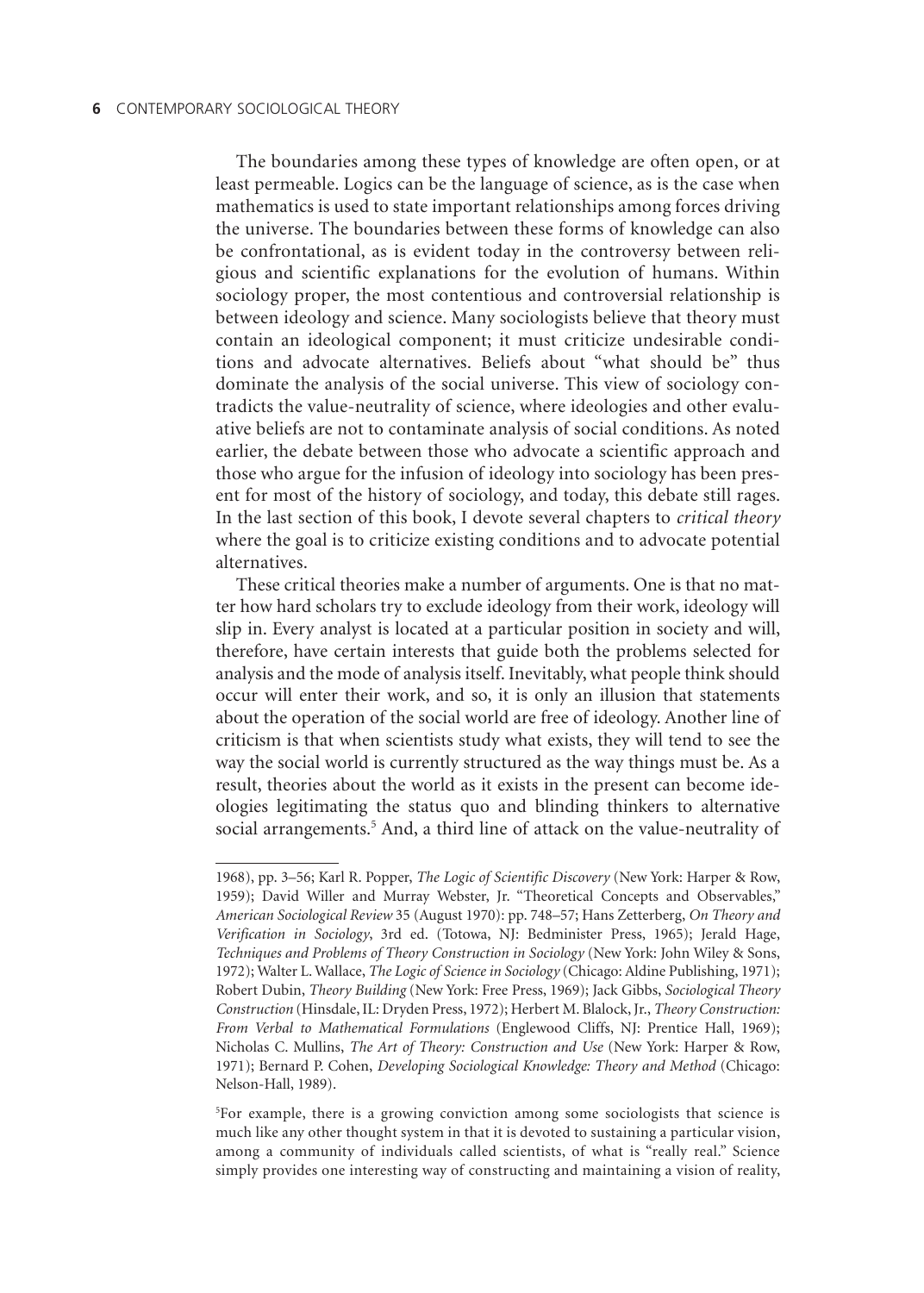## **CHAPTER 1:** The Nature of Sociological Theory **7**

science is that humans have the capacity to change the very nature of their universe; therefore, there can be no immutable laws of human social organization because humans' capacity for agency allows them to alter the very reality described by these laws. As a result, a natural science of society is not possible because the very nature of social reality can be changed by the will of actors.

Those who advocate a scientific approach reject these arguments by critical theorists. While they see ideological bias as a potential problem, this problem can be mitigated, if not obviated, by careful attention to potential sources of bias. And even if one's position in the social world shapes the questions asked, it is still possible to answer these questions in an objective manner. Moreover, the notion that the objective study of the social world ensures that inquiry will support the status quo is rejected by those committed to science. Real science seeks to examine the forces driving the current world, and theories are about these underlying forces that, in the very best theories, have operated in all times and places. Thus, science does not just describe the world as it presently is, but rather, it tries to see how forces operating in the past, present, and future work to generate the empirical world. These forces will thus change the present, just as they transformed the past into a new present and will eventually bring about a new future. There is no reason, therefore, for theories to legitimate a status quo; indeed, theories are about the dynamic potential of the forces that change social arrangements. And finally, the contention of critics that humans can change the very nature of the forces driving the social world is rejected by scientists. Humans can, of course, change the social world as it exists, but this is very different from changing the generic and basic forces that shape the organization of the social universe. Agency is thus constrained by the underlying forces that drive the social universe; indeed, for agency to be successful, it must be directed at changing the valences of the forces that drive the social universe. In fact, when people's concerted efforts to change certain arrangements consistently fail, this failure is often an indicator that they are fighting against a powerful social force. For example, humans can change the way they produce things, but they cannot eliminate production as a basic force necessary for the survival of the species; people can change political regimes, but they cannot eliminate the operation of power in social relations.

but there are other, equally valid views among different communities of individuals. Obviously, I do not accept this argument, but I will explore it in more detail in various chapters. For some interesting explorations of the issues, see Edward A. Tiryakian, "Existential Phenomenology and the Sociological Tradition," *American Sociological Review* 30 (October 1965): pp. 674–88; J. C. McKinney, "Typification, Typologies, and Sociological Theory," *Social Forces* 48 (September 1969): pp. 1–11; Alfred Schutz, "Concept and Theory Formation in the Social Sciences," *Journal of Philosophy* 51 (April 1954): pp. 257–73; Harold Garfinkel, *Studies in Ethnomethodology* (Englewood Cliffs, NJ: Prentice Hall, 1967); George Psathas, "Ethnomethods and Phenomenology," *Social Research* 35 (September 1968): pp. 500–520.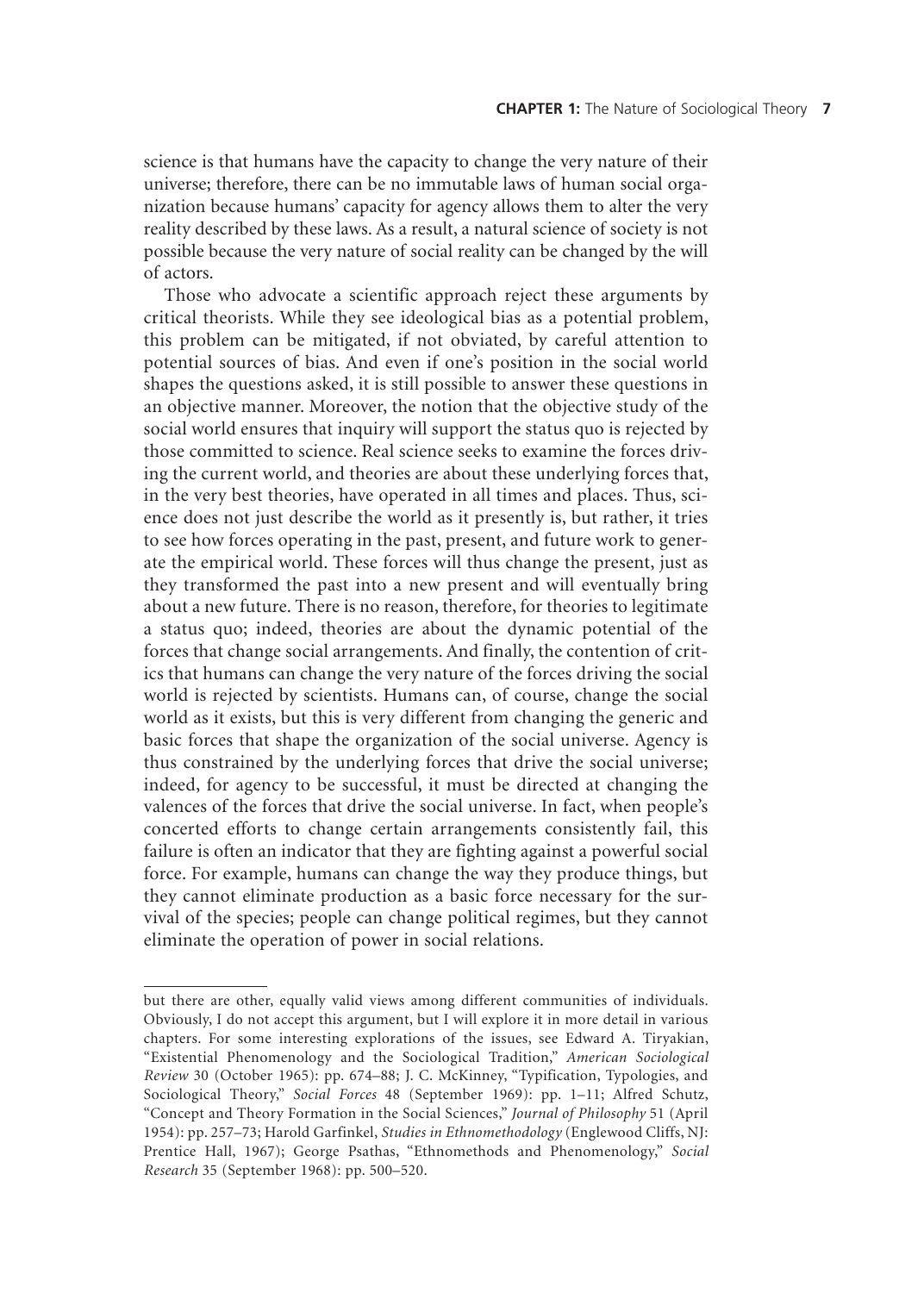The debate over whether or not sociology can be a natural science will, no doubt, rage into the future.<sup>6</sup> For our purposes, we simply must recognize that commitments to science vary among theorists in sociology. Yet, in the pages to follow, emphasis is on the contribution of theories to the science of sociology. Of course, those theories rejecting this orientation are also examined, but these alternatives will always be examined in terms of how they deviate from scientific sociology.

# **The Elements of Theory**

Theory is a mental activity revolving around the process of developing ideas that explain how and why events occur. Theory is constructed with several basic elements or building blocks: (1) concepts, (2) variables, (3) statements, and (4) formats. Although there are many divergent claims about what theory is or should be, these four elements are common to all of them. Let me examine each of these elements in more detail.

## **Concepts: The Basic Building Blocks of Theory**

Theories are built from concepts. Most generally, concepts denote phenomena; in so doing, they isolate features of the world that are considered, for the moment at hand, important. For example, notions of atoms, protons, neutrons, and the like are concepts pointing to and isolating phenomena for certain analytical purposes. Familiar sociological concepts would include production, power, interaction, norm, role, status, and socialization. Each term is a concept that embraces aspects of the social world that are considered essential for a particular purpose.

Concepts are constructed from definitions.7 A *definition* is a system of terms, such as the sentences of a language, the symbols of logic, or the notation of mathematics, that inform investigators as to the phenomenon denoted by a concept. For example, the concept *conflict* has meaning only when it is defined. One possible definition might be the following: *Conflict is interaction among social units in which one unit seeks to prevent another from realizing its goals.* Such a definition allows us to visualize the phenomenon that is denoted by the concept. It enables all investigators to see the same thing and to understand what it is that is being studied.

Thus, concepts that are useful in building theory have a special characteristic: they strive to communicate a uniform meaning to all those who use them. However, since concepts are frequently expressed with the words

<sup>6</sup> For my views on these controversial issues, see Jonathan H. Turner, "In Defense of Positivism," *Sociological Theory* 3 (Fall 1985): pp. 24–30 and Stephan Fuchs and Jonathan H. Turner, "What Makes a Science Mature?" *Sociological Theory* 4 (Fall 1986): pp. 143–50.

<sup>7</sup> For more detailed work on concept formation, see Carl G. Hempel, *Fundamentals of Concept Formation in Empirical Science* (Chicago: University of Chicago Press, 1952).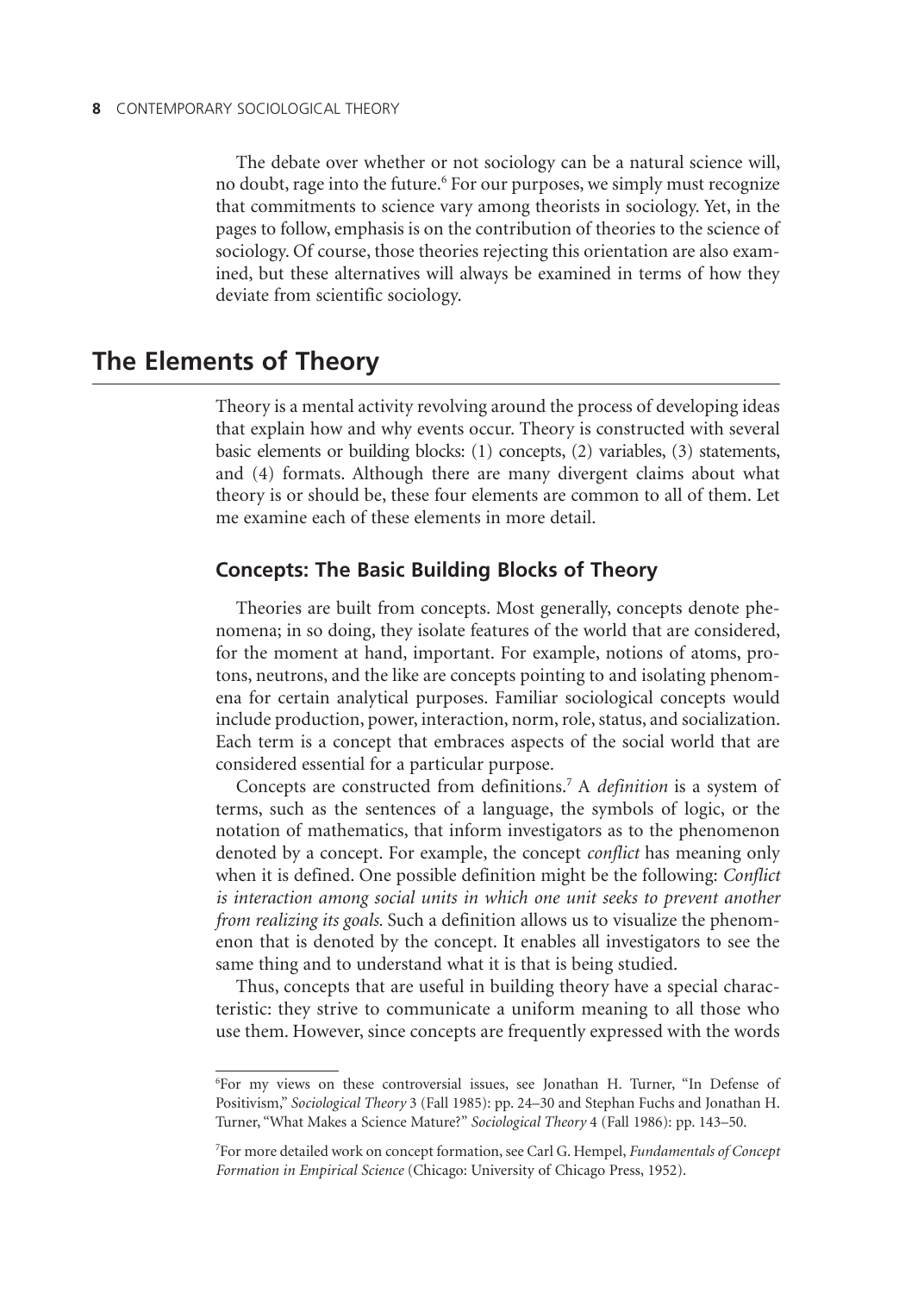## **CHAPTER 1:** The Nature of Sociological Theory **9**

of everyday language, it is difficult to avoid words that connote varied meanings—and hence point to different phenomena—for varying groups of scientists. It is for this reason that many concepts in science are expressed in technical or more neutral languages, such as the symbols of mathematics. In sociology, expression of concepts in such special languages is sometimes not only impossible but also undesirable. Hence the verbal symbols used to develop a concept must be defined as precisely as possible so that they point to the same phenomenon for all investigators. Although perfect consensus may never be attained with conventional language, a body of theory rests on the premise that scholars will do their best to define concepts unambiguously.

The concepts of theory reveal a special characteristic: *abstractness*. <sup>8</sup> Some concepts pertain to concrete phenomena at specific times and locations. Other, more abstract, concepts point to phenomena that are not related to concrete times or locations. For example, in the context of small-group research, *concrete concepts* would refer to the persistent interactions of particular individuals, whereas an *abstract* conceptualization of such phenomena would refer to those general properties of face-to-face groups that are not tied to particular individuals interacting at a specified time and location. Whereas abstract concepts are not tied to a specific context, concrete concepts are. In building theory, abstract concepts are crucial, although we will see shortly that theorists disagree considerably on this issue.

Abstractness, then, poses a problem: how do we attach abstract concepts to the ongoing, everyday world of events that we want to understand and explain? Although it is essential that some of the concepts of theory transcend specific times and places, it is equally critical that there be procedures for making these abstract concepts relevant to observable situations and occurrences. After all, the utility of an abstract concept can be demonstrated only when the concept is brought to bear on some specific empirical problem encountered by investigators; otherwise, concepts remain detached from the very processes they are supposed to help investigators understand. Thus, just how to attach concepts to empirical processes, or the workings of the real world, is an area of great controversy in sociology. Some argue for very formal procedures for attaching concepts to empirical events. Those of this persuasion contend that abstract concepts should be accompanied by a series of statements known as *operational definitions,* which are sets of procedural instructions telling investigators how to go about discerning phenomena in the real world that are denoted by an abstract concept.

Others argue, however, that the nature of our concepts in sociology precludes such formalistic exercises. At best, concepts can be only sensitizing devices that must change with alterations of social reality, and so we can only intuitively and provisionally apply abstract concepts to the actual flow

<sup>8</sup> For a useful and insightful critique of sociology's ability to generate abstract concepts and theory, see David and Judith Willer, *Systematic Empiricism: Critique of Pseudoscience*  (Englewood Cliffs, NJ: Prentice Hall, 1973).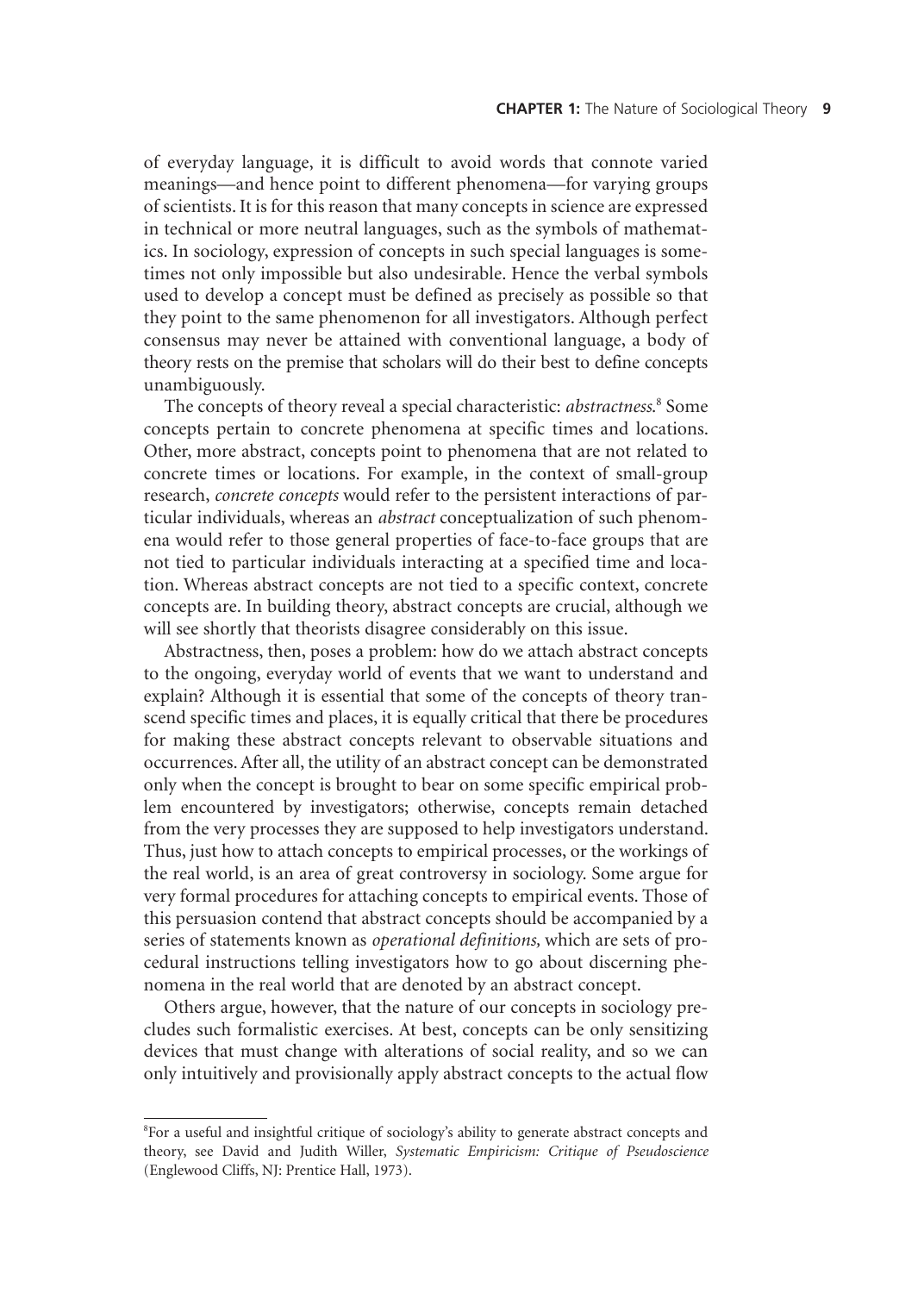of events. Moreover, among those making this argument, emulating the natural sciences in an effort to develop formal operations for attaching concepts to reality is to ignore the fact that social reality is changeable; it does not reveal invariant properties like the other domains of the universe.<sup>9</sup> Thus, to think that abstract concepts denote enduring and invariant properties of the social universe and to presume, therefore, that the concept itself will never need to be changed is, at best, naive.<sup>10</sup>

And so the debate rages, taking many different turns. We need not go into detail here since these issues will be brought out again and again as the substance of sociological theory is examined in subsequent chapters. For the present, it is only necessary to draw the approximate lines of battle.

## **Variables as an Important Type of Concept**

When used to build theory, two general types of concepts can be distinguished: (1) those that simply label phenomena and (2) those that refer to phenomena that differ in degree.<sup>11</sup> Concepts that merely label phenomena would include such commonly employed abstractions as *dog, cat, group, social class,* and *star*. When stated in this way, none of these concepts reveals the ways in which the phenomena they denote vary in terms of such properties as size, weight, density, velocity, cohesiveness, or any of the many criteria used to inform investigators about differences in degree among phenomena.

Those who believe that sociology can be like other sciences prefer concepts that are translated into variables—that is, into states that vary. We want to know the variable properties—size, degree, intensity, amount, and so forth of events denoted by a concept. For example, to note that an aggregate of people is a group does not indicate what type of group it is or how it compares with other groups in terms of such criteria as size, degree of differentiation of roles, and level of cohesiveness. And so, some concepts of scientific theory should denote the *variable* features of the world. To understand events requires that we visualize how variation in one phenomenon *is related to*

<sup>9</sup> For examples of this line of argument, see Herbert Blumer, *Symbolic Interaction: Perspective and Method* (Englewood Cliffs, NJ: Prentice Hall, 1969) or Anthony Giddens, *New Rules of Sociological Method* (New York: Basic Books, 1977). For a more recent advocacy, see John Martin Levy, *The Explanation of Social Action* (New York: Oxford University Press, 2011).

<sup>&</sup>lt;sup>10</sup>For the counterargument, see Jonathan H. Turner, "Toward a Social Physics: Reducing Sociology's Theoretical Inhibitions," *Humboldt Journal of Social Relations* 7 (Fall/Winter 1979–80): pp. 140–55; "Returning to Social Physics," *Perspectives in Social Theory*, vol. 2 (1981); "Some Problematic Trends in Sociological Theorizing," *The Wisconsin Sociologist* 15 (Spring/Summer 1978): pp. 80–88; and *Theoretical Principles of Sociology,* vol. 1, 2, and 3 (New York: Springer, 2010–2012).

<sup>11</sup>Reynolds, *Primer in Theory Construction*, p. 57; see also Stinchcombe, *Constructing Social Theories*, pp. 38–47 for a discussion of how concepts not only point to variable properties of phenomena but also to the interaction effects of interrelated phenomena. For an interesting discussion of the importance of variable concepts and for guidelines on how to use them, see Hage, *Techniques and Problems of Theory Construction*.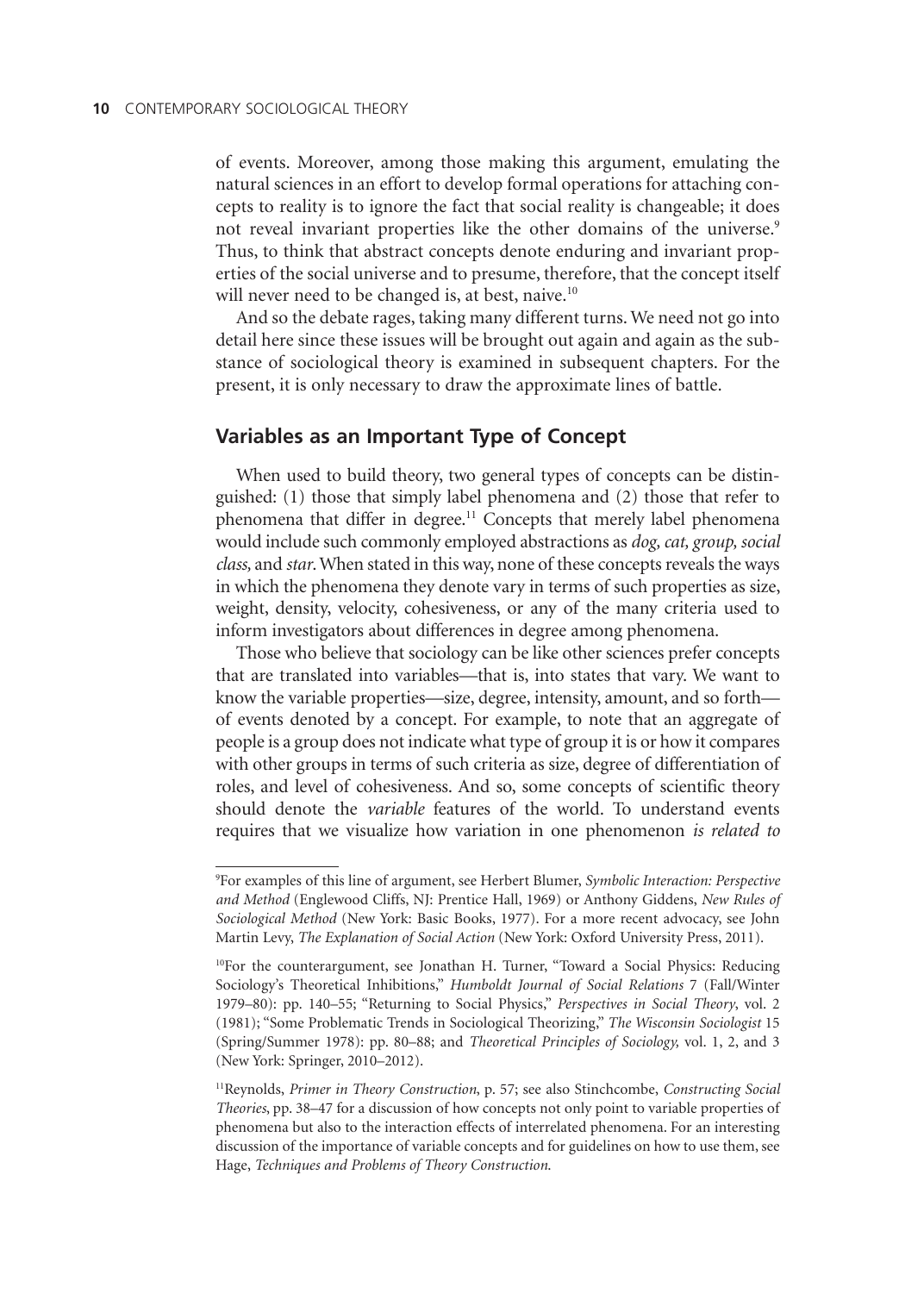variation in another. Others, who are less enamored by efforts to make sociology a natural science, are less compulsive about translating concepts into variables. They are far more interested in whether or not concepts sensitize and alert investigators to important processes than they are in converting each concept into a metric that varies in some measurable way. They are not, of course, against the conversion of ideas into variables, but they are cautious about efforts to translate each and every concept into a metric.

## **Theoretical Statements and Formats**

To be useful, the concepts of theory must be connected to one another. Such connections among concepts constitute *theoretical statements*. These statements specify the way in which events denoted by concepts are interrelated, and at the same time, they provide an interpretation of how and why events should be connected. When these theoretical statements are grouped together, they constitute a *theoretical format.* There are, however, different ways to organize theoretical statements into formats. Indeed, in sociological theory, there is relatively little consensus over just how to organize theoretical statements; in fact, much of the theoretical controversy in sociology revolves around differences over the best way to develop theoretical statements and to group them together into a format. Depending on one's views about what kind of science, if any, sociology can be, the structure of theoretical statements and their organization into formats differ dramatically. Let us review the range of opinion on the matter.

There are five basic approaches in sociological theory for generating theoretical statements and formats: (1) meta-theoretical schemes, (2) analytical schemes, (3) discursive schemes, (4) propositional schemes, and (5) modeling schemes. Figure 1.2 summarizes the relations among these schemes and the basic elements of theory.

Concepts are constructed from definitions; theoretical statements link concepts together; and statements are organized into five basic types of formats. However, these five formats can be executed in a variety of ways. So, in reality, there are more than just five strategies for developing theoretical statements and formats. Moreover, these various strategies are not always mutually exclusive, for in executing one of them, we are often led to another as a kind of next step in building theory. Yet—and this point is crucial—these various approaches are often viewed as antagonistic, and the proponents of each strategy have spilled a great deal of ink sustaining the antagonism. Moreover, even within a particular type of format, there is constant battle over the best way to develop theory. This acrimony represents a great tragedy because in a mature science—which, sad to say, sociology is not—these approaches are viewed as highly compatible. Before pursuing this point further, we need to delineate in more detail each of these approaches.

(1) **Meta-Theoretical Schemes**. This kind of theoretical activity is more comprehensive than ordinary theory. Meta-theoretical schemes are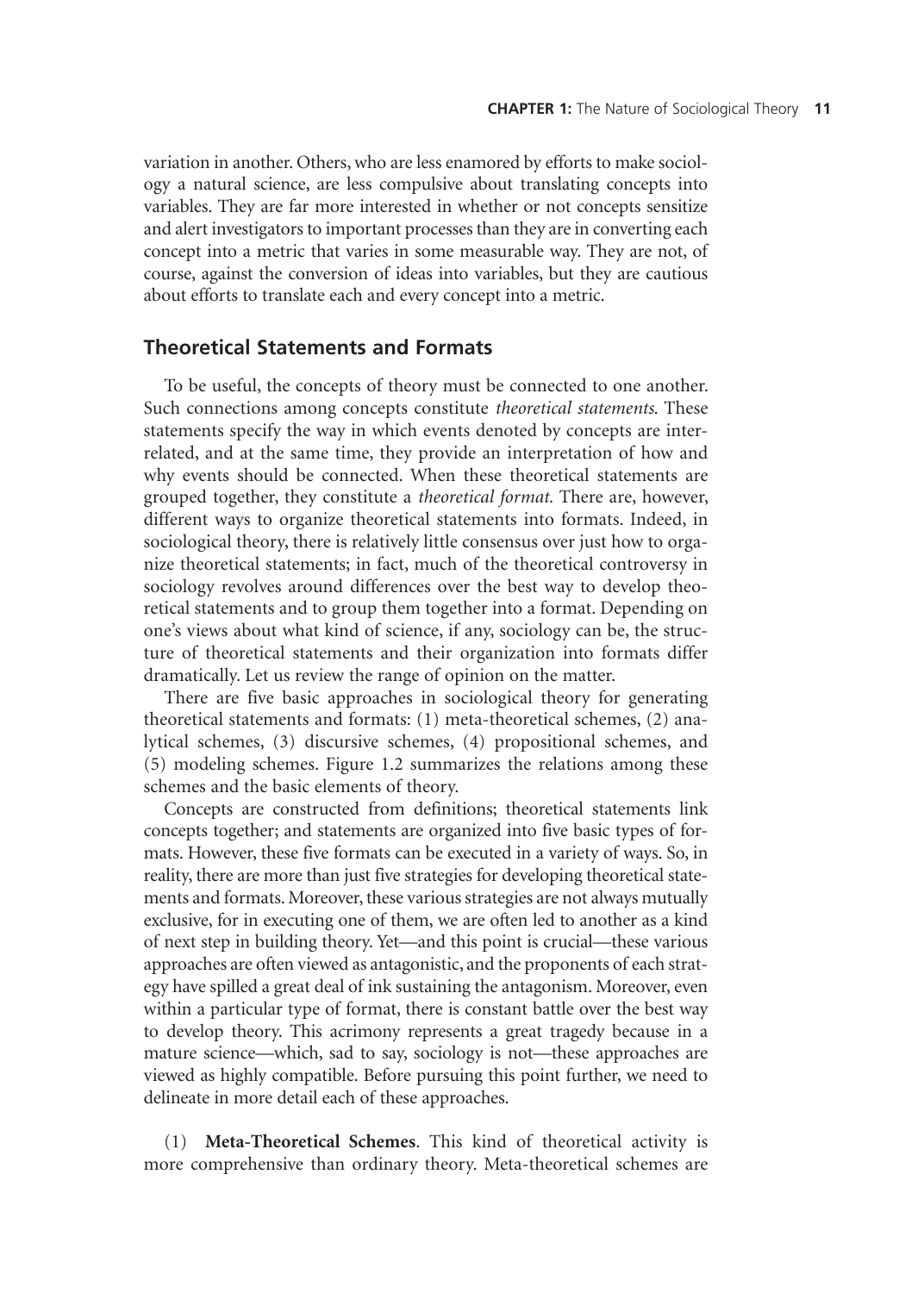

not, by themselves, theories that explain specific classes of events; rather, they explicate the basic issues that a theory must address. In many sociological circles, meta-theory is considered an essential prerequisite to adequate theory building,<sup>12</sup> even though the dictionary definition of *meta* emphasizes "occurring later" and "in succession" to previous activities.<sup>13</sup> Furthermore, in most other sciences, meta-theoretical reflection has occurred *after* a body of formal theoretical statements has been developed. It is typically after a science has used a number of theoretical statements and formats successfully that scholars begin to ask: what are the underlying assumptions about the universe contained in these statements? What strategies are demanded by, or precluded from, these statements and their organization into formats? What kind of knowledge is generated by these statements and formats, and conversely, what is ignored? In sociological theory, however, advocates of meta-theory usually emphasize that we cannot develop theory *until* we have resolved these more fundamental epistemological and metaphysical questions.

For those who emphasize meta-theory, several preliminary issues must be resolved. These include the following: (1) What is the basic nature of human activity about which we must develop theory? For example, what is the basic nature of human beings? What is the fundamental nature of society? What is the fundamental nature of the bonds that connect people to one another and to society? (2) What is the appropriate way to develop theory, and what kind of theory is possible? For instance, can we build highly formal systems of abstract laws, as is the case in physics, or must we be content with general concepts that simply sensitize and

<sup>12</sup>For a review of different types of meta-theorizing, see George Ritzer, *Metatheorizing in Sociology* (Lexington, MA: Lexington Books, 1991).

<sup>13</sup>*Webster's New Collegiate Dictionary* (Springfield, MA: G & C Merriman, 1976).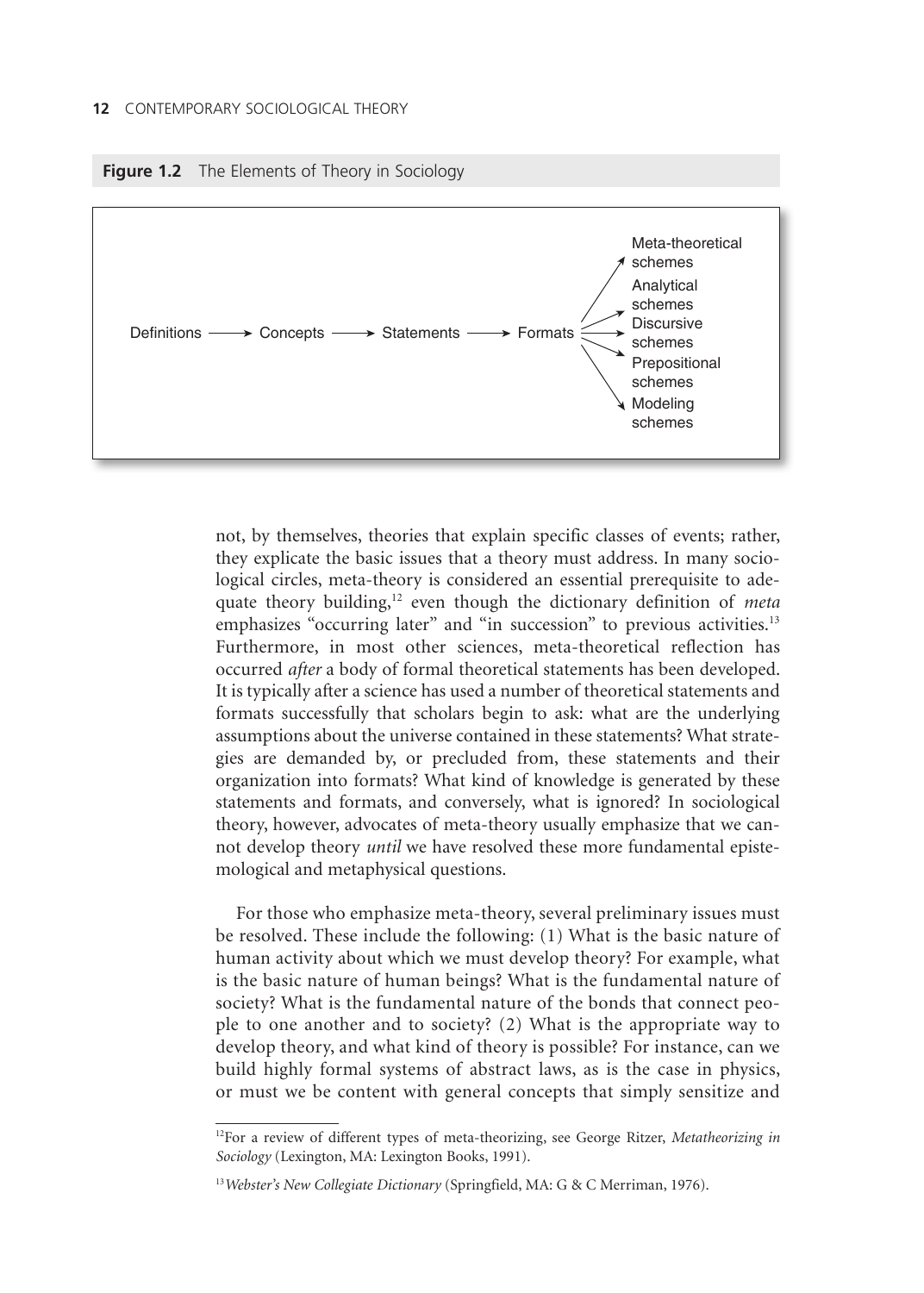orient us to important processes? Can we rigorously test theories with precise measurement procedures, or must we use theories as interpretative frameworks that cannot be tested by the same procedures as in the natural sciences? (3) What is the critical problem on which social theory should concentrate? For instance, should we examine the processes of social integration, or must we concentrate on social conflict? Should we focus on the nature of social action among individuals, or on structures of social organization? Should we stress the power of ideas, like values and beliefs, or must we focus on the material conditions of people's existence?

A great deal of what is defined as sociological theory in sociology involves trying to answer these questions. The old philosophical debates—idealism versus materialism, induction versus deduction, causation versus association, subjectivism versus objectivism, and so on—are re-evoked and analyzed with respect to social reality. At times, meta-theorizing has been true to the meaning of *meta* and has involved a re-analysis of previous scholars' ideas in light of these philosophical issues. The idea behind re-analysis is to summarize the metaphysical and epistemological assumptions of the scholars' work and to show where the schemes went wrong and where they still have utility. Furthermore, on the basis of this assessment, there are some recommendations for re-analyses as to how we should go about building theory and what this theory should be.

Meta-theorizing often gets bogged down in weighty philosophical matters and immobilizes theory building. The enduring philosophical questions persist because they are not resolvable—which is the reason they are philosophical in the first place. One must just take a stand on the issues and see what kinds of insights can be generated. But meta-theory often stymies as much as stimulates theoretical activity because it embroils theorists in inherently unresolvable and always debatable controversies. Of course, many sociologists reject this assertion, and so, for our present purposes, the more important conclusion is that a great deal of sociological theory is, in fact, meta-theoretical activity.

Yet, not all meta-theorizing gets bogged down in unresolvable issues. Some meta-theorists, and I must include myself in this group, examine theories that have been stated in one format and try to convert it to another format. For example, a theory stated discursively in just words and texts might be converted to more formal propositions so that the key theoretical ideas are highlighted, or the theory might be converted into an analytical model, where the variables or forces in play are visually arranged so as to highlight their causal relations to each other. Thus, as George Ritzer has emphasized, there are several different types of meta-theorizing, with one being the analysis of existing theories to make the theories more formal and precise.<sup>14</sup>

<sup>14</sup>Alexander's work is more in this tradition. See also Richard Münch, *Theory of Action: Reconstructing the Contributions of Talcott Parsons, Émile Durkheim, and Max Weber* (Frankfurt: Suhrkamp, 1982).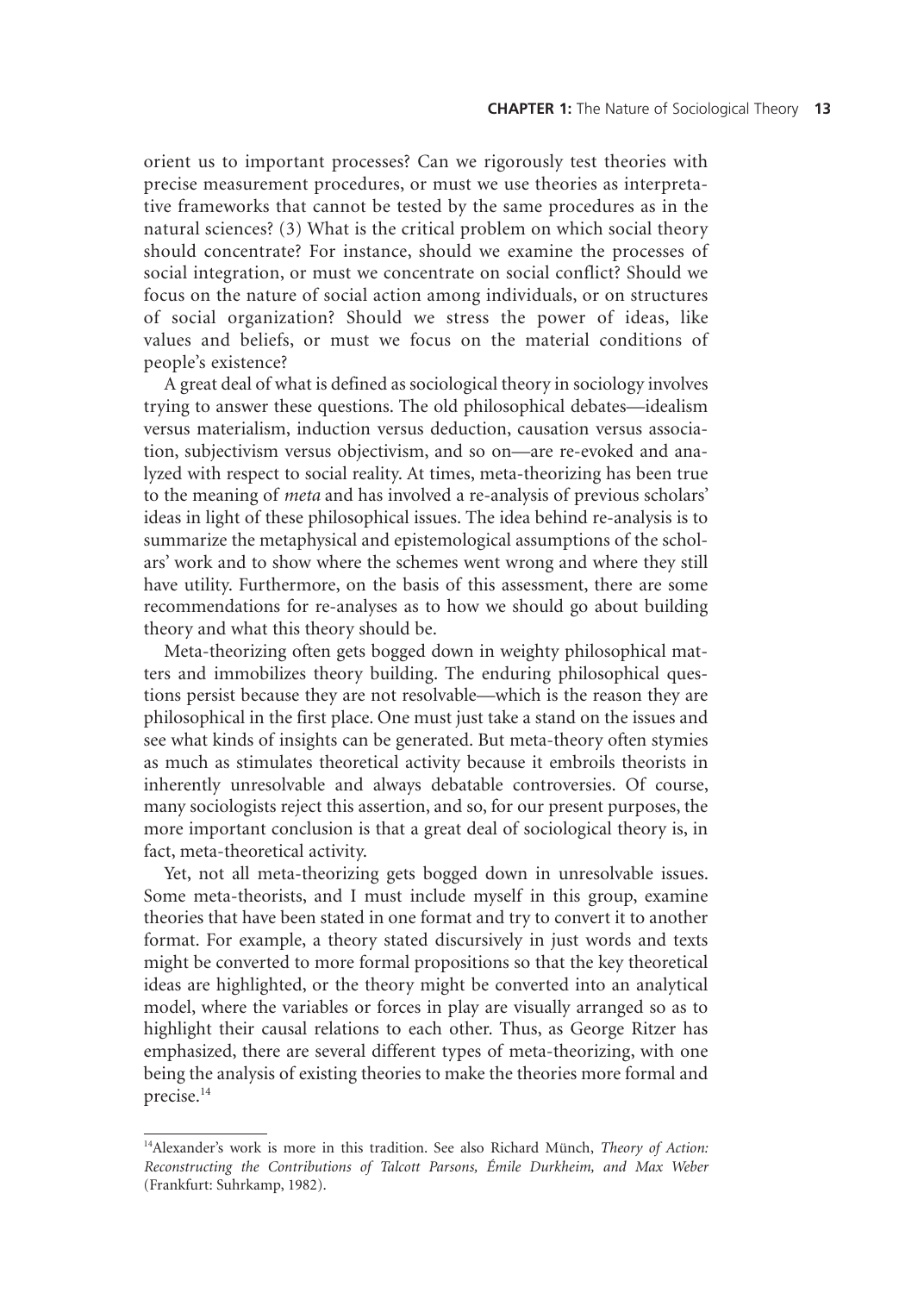(2) **Analytical Schemes.** Much theoretical activity in sociology consists of concepts organized into a classification scheme that denotes the key properties, and interrelations among these properties, in the social universe. There are many different varieties of analytical schemes, but they share an emphasis on classifying basic properties of the social world. The concepts of the scheme chop up the universe; then, the ordering of the concepts gives the social world a sense of order. Explanation of an empirical event comes whenever a place in the classificatory scheme can be found for an empirical event.

There are, however, wide variations in the nature of the typologies in analytical schemes, although there are two basic types: (1) *naturalistic schemes,* which try to develop a tightly woven system of categories that is presumed to capture the way in which the invariant properties of the universe are ordered,15 and (2) *sensitizing schemes,* which are more loosely assembled congeries of concepts intended only to sensitize and orient researchers and theorists to certain critical processes. Figure 1.3 summarizes these two types of analytical approaches.

Naturalistic/positivistic schemes assume that there are timeless and universal processes in the social universe, just as there are in the physical and biological realms. The goal is to create an abstract conceptual typology that is isomorphic with these timeless processes. In contrast, sensitizing schemes are sometimes more skeptical about the timeless quality of social affairs. As a consequence of this skepticism, concepts and their linkages must always be provisional and sensitizing because the nature of human activity is to change those very arrangements denoted by the organization of concepts into theoretical statements.<sup>16</sup> Hence, except for certain very general conceptual categories, the scheme must be flexible and capable of being revised as circumstances in the empirical world change. At best, then, explanation is simply an interpretation of events by seeing them as an instance or example of the provisional and sensitizing concepts in the scheme.

Often it is argued that analytical schemes are a necessary prerequisite for developing other forms of theory. Until one has a scheme that organizes the properties of the universe, it is difficult to develop propositions and models about specific events. For without the general analytical framework, how can a theorist or researcher know what to examine? There is some merit to this position, but if the scheme becomes too complex and elaborate, it is not easily translated into other theoretical formats. Thus, analytical schemes can represent a useful way to begin theorizing, unless they are too rigid and elaborate to stimulate theorizing outside the parameters imposed by the scheme itself.<sup>17</sup>

<sup>&</sup>lt;sup>15</sup>Talcott Parsons' work is of this nature, as we will see in the next chapter.

<sup>16</sup>Anthony Giddens' work represents this alternative. See his *The Constitution of Society* (Berkeley, CA: University of California Press, 1984).

<sup>17</sup>For my best effort to use sensitizing schemes, see Jonathan H. Turner, *A Theory of Social Interaction* (Stanford, CA: Stanford University Press, 1988).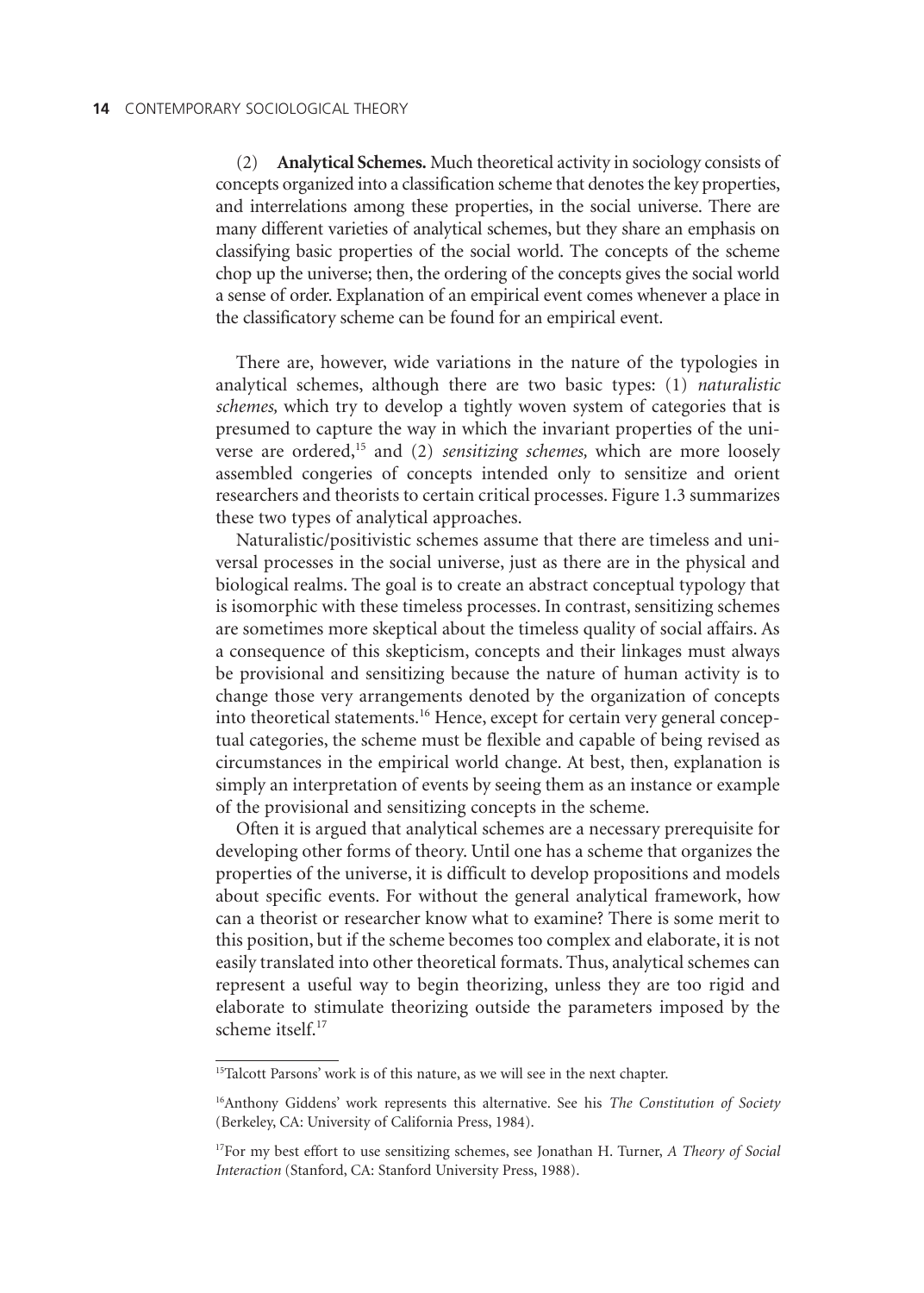

**Figure 1.3** Types of Analytical Schemes

(3) **Discursive Schemes**. Many theories are simply stated in words that are not highly formalized or ordered into propositions or other structured formats. They simply outline in everyday language key variables and forces, discursively suggesting the ways in which they affect each other. Indeed, it may be that the majority of sociological theories are stated in this way because their authors often think of formalization as overly contrived and, hence, unnecessary. Such theories are, of course, often subject to metatheorizing as theorists try to extract the key arguments and formalize them in some manner, as I will do for various theories reviewed in the chapters to follow.

The great strength of discursive schemes is that they are typically easier to understand than those that are more formal, but the great weakness can be that the variables and forces highlighted and the dynamic relations among them are vague and imprecise. Such is often the case with metatheorizing and analytical schemes discussed above, and indeed, these may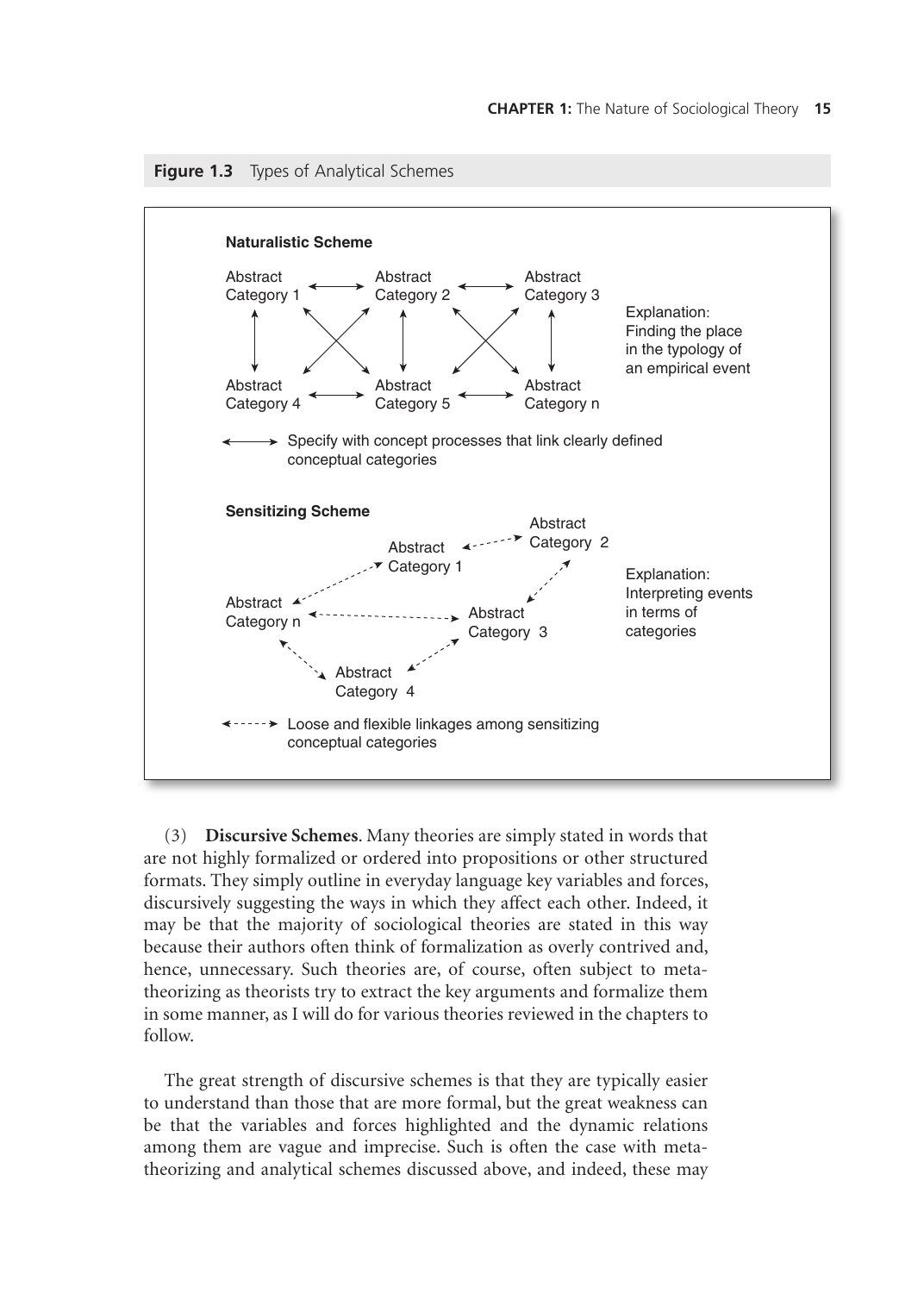present more difficulty than discursive schemes in figuring out the causal connections or even the basic relationships among the forces theorized to operate. For example, a theory may be illustrated with so much historical detail that it is difficult to figure out what the more generic forces in play might be. Or, the forces may be defined as a typology in which variations in the values and valences of the forces are not emphasized; as a result, it is difficult to understand how variations in typologically defined forces cause variation in other forces. Yet, when the theory is powerful, a meta-theorist can often make reasonable inferences about the range of variation in forces and thus connect them in analytical models or propositional schemes. When, however, the variables are not clearly defined and are used loosely in rambling text, meta-theorizing may not be able to isolate them and then connect their operation to other forces driving the social world. For example, of the founding theorists of sociology—say, Auguste Comte, Herbert Spencer, Karl Marx, Max Weber, Georg Simmel, Émile Durkheim, and George Herbert Mead—it is relatively easy to convert their arguments into propositions or laws, even if they themselves would not have agreed with such a meta-theoretical exercise. Some are particularly easy because, like Spencer, Simmel, and Durkheim, they presented their discursive arguments in close-to-proposition formats, whereas a scholar like Weber did not. Still, it is not difficult to convert Weber's arguments, for all of their embeddedness in historical analysis and typologies (his "ideal types"), into causal models and propositions. For, when a theorist is being a "good theorist," attention is paid to isolating key variables and forces and, in discursive text, connecting them to other forces. Even with a certain vagueness in language, it is still possible to discern the basic theoretical argument and convert it if one is so disposed—into a more formal format like an analytical model or propositions scheme, as is outlined below.

(4) **Propositional Schemes.** A proposition is a theoretical statement that specifies the connection between two or more variables. It tells us how variation in one concept is accounted for by variation in another. For example, the propositional statement "group solidarity is a positive function of external conflict with other groups" says that, as group conflict increases, so does the internal sense of solidarity among members of the respective groups involved in the conflict. Thus, two properties of the social universe denoted by variable concepts, "group solidarity" and "conflict," are connected by the proposition that, as one increases in value, so does the other.

Propositional schemes vary perhaps the most of all theoretical approaches. They vary primarily along two dimensions: (1) the level of abstraction and (2) the way propositions are organized into formats. Some are highly abstract and contain concepts that do not denote any particular case but all cases of a type (for example, group solidarity and conflict are abstract because no particular empirical instance of conflict and solidarity is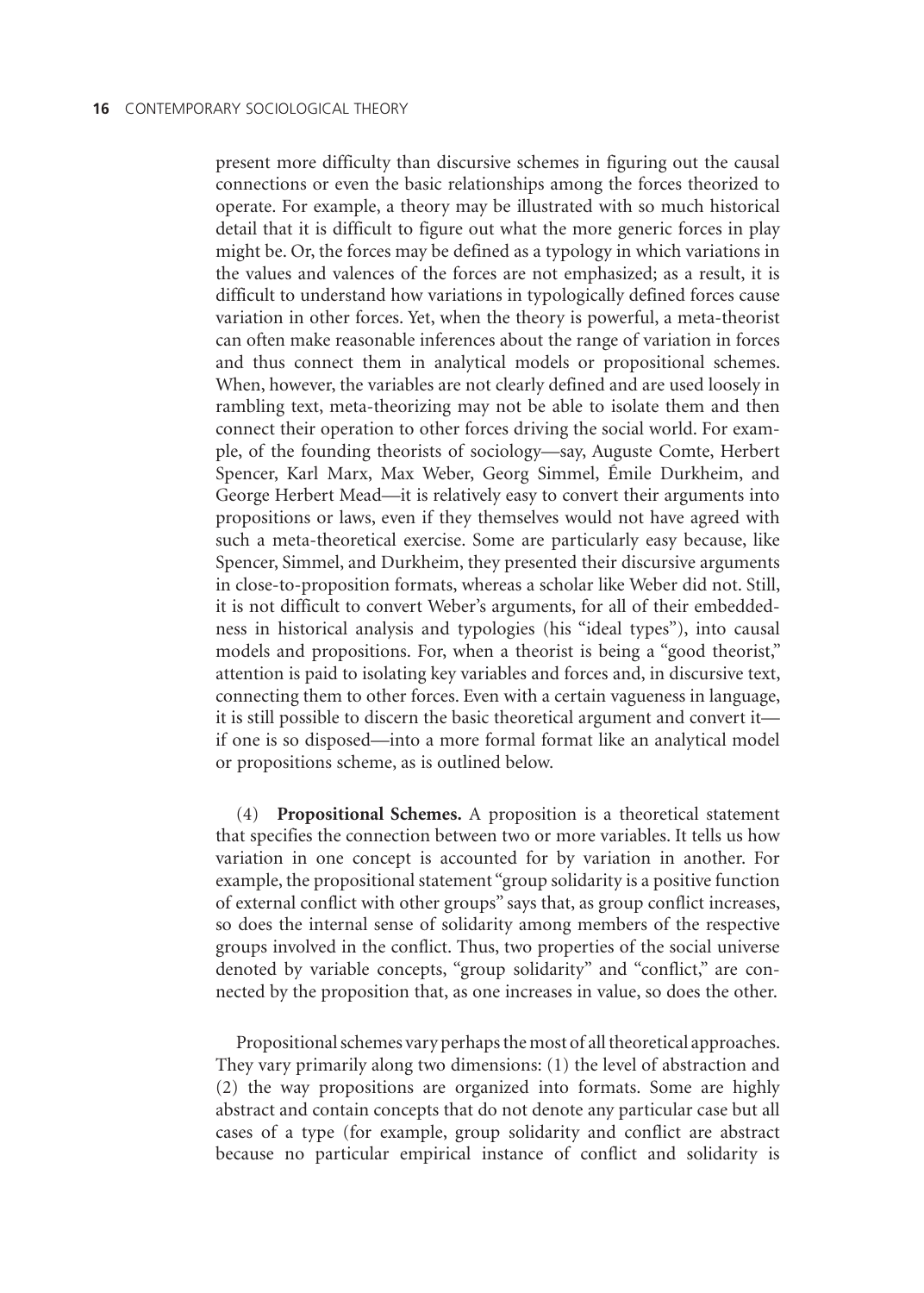addressed). In contrast, other propositional systems are tied to empirical facts and simply summarize relations among events in a particular case (for example, as World War II progressed, nationalism in America increased). Propositional schemes vary not only in terms of abstractness but also by virtue of how propositions are laced together into a format. Some are woven together by very explicit rules; others are merely loose bunches or congeries of propositions.

By using these two dimensions, several different types of propositional schemes can be isolated: (a) axiomatic formats, (b) formal formats, and (c) various empirical formats. The first two (axiomatic and formal formats) are clearly theoretical, whereas various empirical formats are simply research findings that might be useful to test more abstractly stated theories. But, these more empirical types of propositional schemes are often considered theory by practicing sociologists, and so they are included in our discussion here.

(a) An *axiomatic* organization of theoretical statements involves the following elements. First, it contains a set of concepts. Some of the concepts are highly abstract; others, more concrete. Second, there is always a set of existence statements that describe those types and classes of situations in which the concepts and the propositions that incorporate them apply. These existence statements make up what are usually called the *scope conditions* of the theory. Third—and most nearly unique to the axiomatic format—propositional statements are stated in a hierarchical order. At the top of the hierarchy are *axioms,* or highly abstract statements, from which *all* other theoretical statements are logically derived. These latter statements are usually called *theorems* and are logically derived in accordance with varying rules from the more abstract axioms. The selection of axioms is, in reality, a somewhat arbitrary matter, but usually they are selected with several criteria in mind. The axioms should be consistent with one another, although they do not have to be logically interrelated. The axioms should be highly abstract; they should state relationships among abstract concepts. These relationships should be law-like in that the more concrete theorems derived from them have not been disproved by empirical investigation. And the axioms should have an intuitive plausibility in that their truth appears to be self-evident.

The end result of tight conformity to axiomatic principles is an inventory or set of interrelated propositions, each derivable from at least one axiom and usually more abstract theorems. There are several advantages to this form of theory construction. First, highly abstract concepts, encompassing a broad range of related phenomena, can be employed. These abstract concepts do not have to be directly measurable since they are logically tied to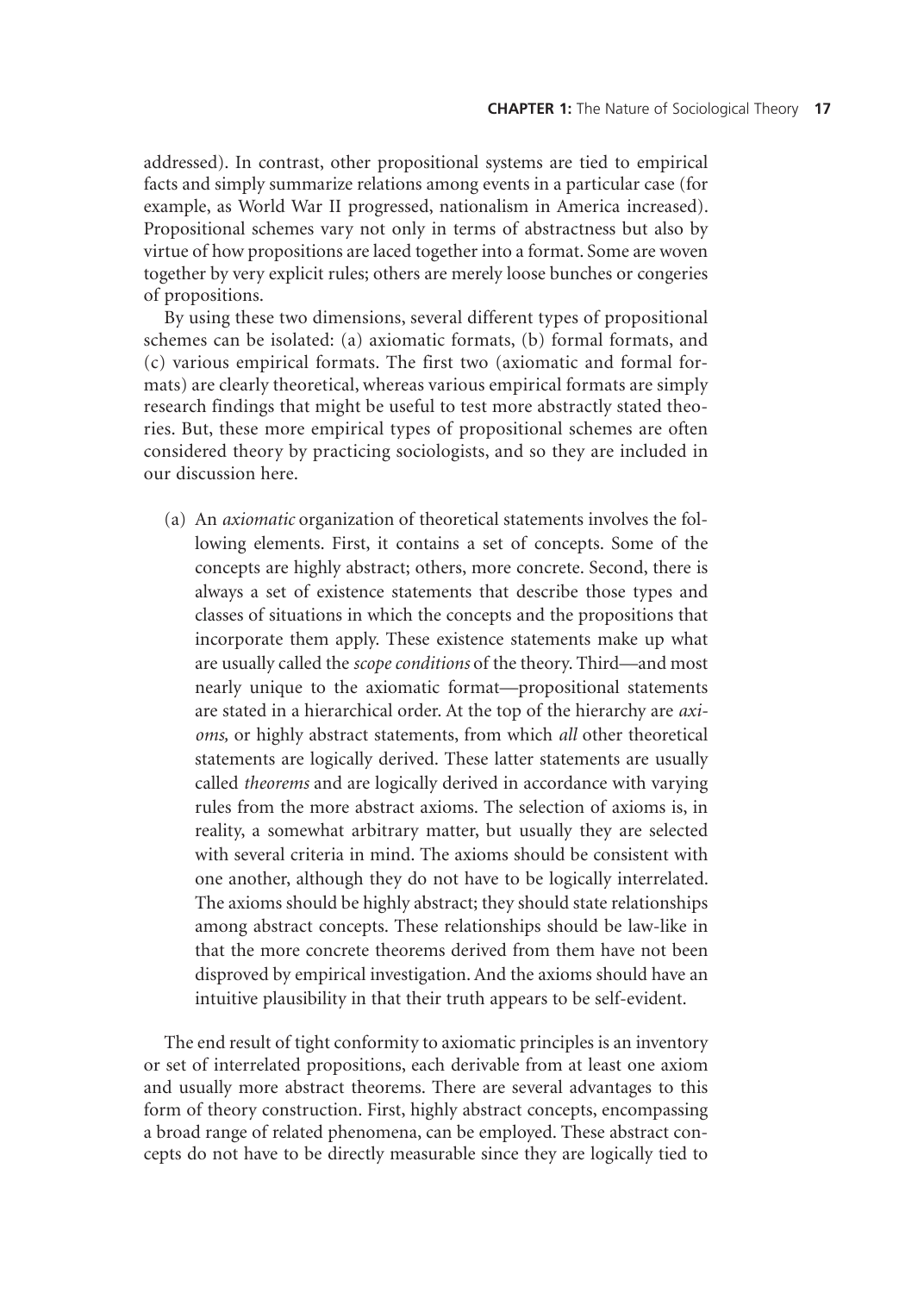more specific and measurable propositions that, when empirically tested, can indirectly subject the more abstract propositions and the axioms to empirical tests. Thus, by virtue of this logical interrelatedness of the propositions and axioms, research can be more efficient since the failure to refute a particular proposition lends credence to other propositions and to the axioms. Second, the use of a logical system to derive propositions from abstract axioms can also generate additional propositions that point to previously unknown or unanticipated relationships among social phenomena.

There are, however, some fatal limitations on the use of axiomatic theory in sociology. In terms of strict adherence to the rules of deduction (the details of which are not critical for my purposes here), most interesting concepts and propositions in sociology cannot be legitimately employed because the concepts are not stated with sufficient precision and because they cannot be incorporated into propositions that state unambiguously the relationship between concepts. Axiomatic theory also requires controls of all potential extraneous variables so that the tight logical system of deduction from axiom to empirical reality is not contaminated by extraneous factors. Sociologists can create such controls, although in many situations, this kind of tight control is not possible.<sup>18</sup> Thus, axiomatic theory can be used only when precise definitions of concepts exist, when concepts are organized into propositions using a precise calculus that specifies relations unambiguously, and when the contaminating effects of extraneous variables are eliminated.

These limitations are often ignored in propositional theory building, and the language of axiomatic theory is employed (axioms, theorems, corollaries, the like); but these efforts are, at best, pseudo-axiomatic schemes.<sup>19</sup> In fact, it is best to call them *formal propositional* schemes<sup>20</sup>—the second type proposition strategy listed earlier.

(b) *Formal* theories are, in essence, watered-down or loose versions of axiomatic schemes. The idea is to develop highly abstract propositions that are used to explain some empirical event. Some highly abstract propositions are seen as higher-order laws, and the goal of explanation is to visualize empirical events as instances of this *covering law*. Deductions from the laws are made, but they are much looser, rarely conforming to the strict rules of axiomatic theory. Moreover, there is a recognition that extraneous variables cannot always be excluded, and so the propositions

<sup>18</sup>For more details of this argument, see Lee Freese, "Formal Theorizing," *Annual Review of Sociology* 6 (1980): pp. 187–212 and Herbert L. Costner and Robert K. Leik, "Deductions from Axiomatic Theory," *American Sociological Review* 29 (December 1964): pp. 19–35.

<sup>19</sup>See, for example, Peter Blau's *Structural Context of Opportunities* (Chicago: University of Chicago Press, 1994) and *Inequality and Heterogeneity: A Primitive Theory of Social Structure* (New York: Free Press, 1977).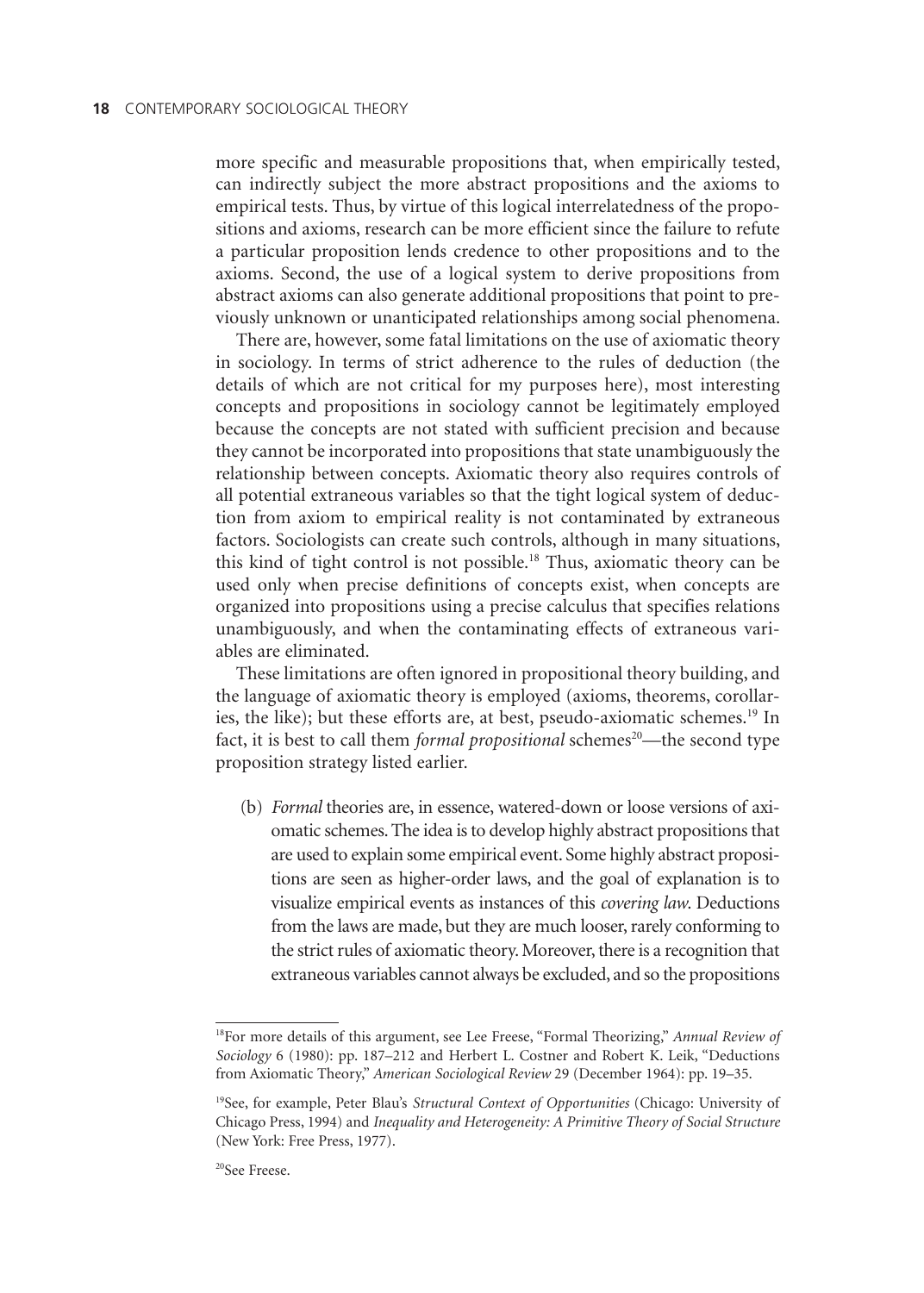usually have the disclaimer "other things being equal." That is, if other forces do not impinge, then the relationship among concepts in the proposition should hold true. For instance, our earlier example of the relationship between conflict and solidarity might be one abstract proposition in a formal system. Thus a formal scheme might say "Other things being equal, group solidarity is a positive function of conflict." Then we would use this law to explain some empirical event—say, for example, World War II (the conflict variable) and nationalism in America (the solidarity variable). And we might find an exception to our rule or law, such as America's involvement in the Vietnam War, or more recently the wars in Iraq and Afghanistan, that contradict the principle, forcing its revision or the recognition that "all things were not equal." In this case, we might revise the principle by stating a condition under which it holds true: when parties to a conflict perceive the conflict as a threat to their welfare, then the level of solidarity of groups is a positive function of their degree of conflict. Thus, in the end, the Vietnam War nor the wars in Iraq and Afghanistan did not produce internal solidarity in America because, eventually, they were not defined as a threat to America's general welfare (whereas, for the North Vietnamese or Taliban, the threat posed by the American military did produce solidarity of the enemy, which in turn made the wars not only costly but difficult to win).

The essential idea here is that, in formal theory, an effort is made to create abstract principles. These principles are often clustered together to form a group of laws from which we make rather loose deductions to explain empirical events. Much like axiomatic systems, formal systems are hierarchical, but the restrictions of axiomatic theory are relaxed considerably. Most propositional schemes in sociological theorizing are, therefore, of this formal type.

(C) Yet, much of what is defined as theory in sociology is more empirical. These *empirical formats* consist of generalizations from specific events, in particular empirical contexts. For example, Golden's Law states that "as industrialization increases, the level of literacy in the population increases." Such a proposition is not very abstract; it is filled with empirical content—industrialization and literacy—which have not existed in all times and places of human social organization. Thus, the law is not about a timeless process, since industrialization is only a few hundred years old and literacy emerged, at best, only 6,000 years ago. There are many such generalizations in sociology that are considered theoretical. They represent statements of empirical regularities that scholars think are important to understand. Indeed, most substantive areas and subfields of sociology are filled with these kinds of propositions.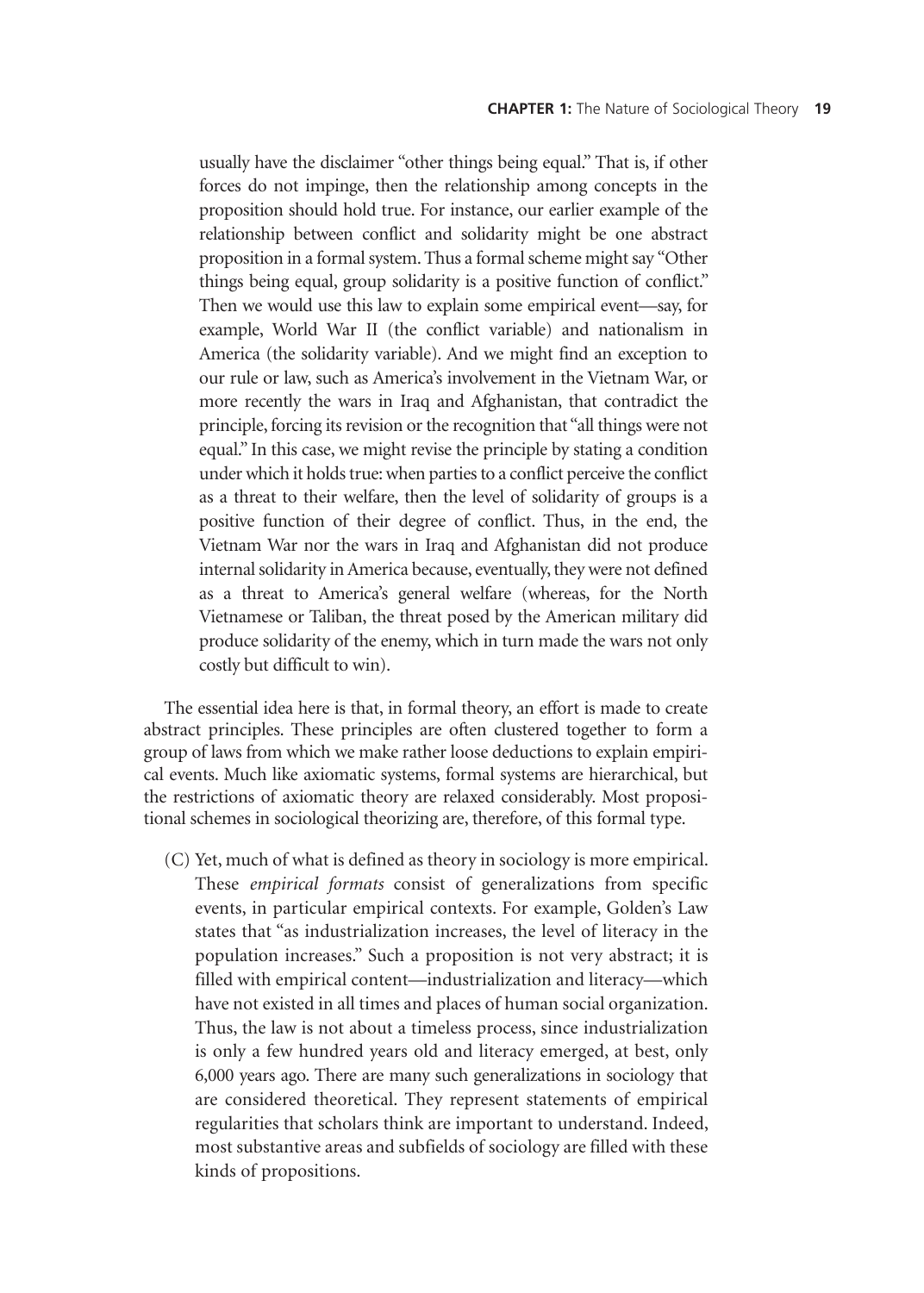Strictly speaking, however, these are not theoretical. They are too tied to empirical contexts, times, and places. In fact, they are generalizations that are *in need of a theory to explain them*. Yet, many scholars working in substantive areas see their empirical generalizations as theory; and so, once again, it is clear that there is no clear consensus in sociology as to what constitutes theory.

There are other kinds of empirical generalizations, however, that raise fewer suspicions about their theoretical merits. These are often termed *middle-range theories,* because they are more abstract than a research finding and because their empirical content pertains to variables that are also found in other domains of social reality.<sup>21</sup> For example, a series of middlerange propositions from the complex organization's literature might be stated: "(a) Increases in the complexity (differentiation) of its structure, (b) reliance on formal rules and regulations, (c) decentralization of authority, and (d) span of control for each center of authority of a bureaucracy is a positive function of a bureaucracy's size and rate of growth."22 These principles (the truth of which is not an issue here) are more abstract than Golden's Law because they denote a whole class of phenomena—organizations. They also deal with more generic variables—size, differentiation, centralization of power, spans of control, rules, and regulations—that have existed in all times and all places. Moreover, these variables could be stated more abstractly to apply to *all* organized social systems, not just bureaucratic organizations. For instance, a more abstract law might state: "(a) Increases in levels of system differentiation, (b) codification of norms, (c) decentralization of power, and (d) spans of control for each center of power is a positive function of the size of the system and its rate of growth." The truth or falsity of these propositions is not being asserted here; rather, these are illustrations of how empirical generalizations can be made *more abstract* and, hence, theoretical. The central point is that some empirical generalizations have more theoretical potential than others. If their variables are relatively abstract and if they pertain to basic and fundamental properties of the social universe that exist in other substantive areas of inquiry, then it is more reasonable to consider them theoretical.

In sum, there are three basic kinds of propositional schemes: axiomatic, formal, and various types of empirical generalizations. These propositional schemes are summarized in Figure 1.4. Although axiomatic formats are elegant and powerful, sociological variables and research typically cannot conform to their restrictions. Instead, we must rely upon formal formats that generate propositions stating abstract relations among variables and then make loosely structured "deductions" to specific empirical cases.

<sup>21</sup>See Chapter 5 on Robert K. Merton's work. In particular, consult his *Social Theory and Social Structure* (New York: Free Press, 1975).

 $^{22}$ I have borrowed this example from Peter M. Blau's "Applications of a Macrosociological Theory" in *Mathematizche Analyse von Organisationsstrukktaren und Prozessen* (Internationale Wissenschaftliche Fachkonferenz, vol. 5, March 1981).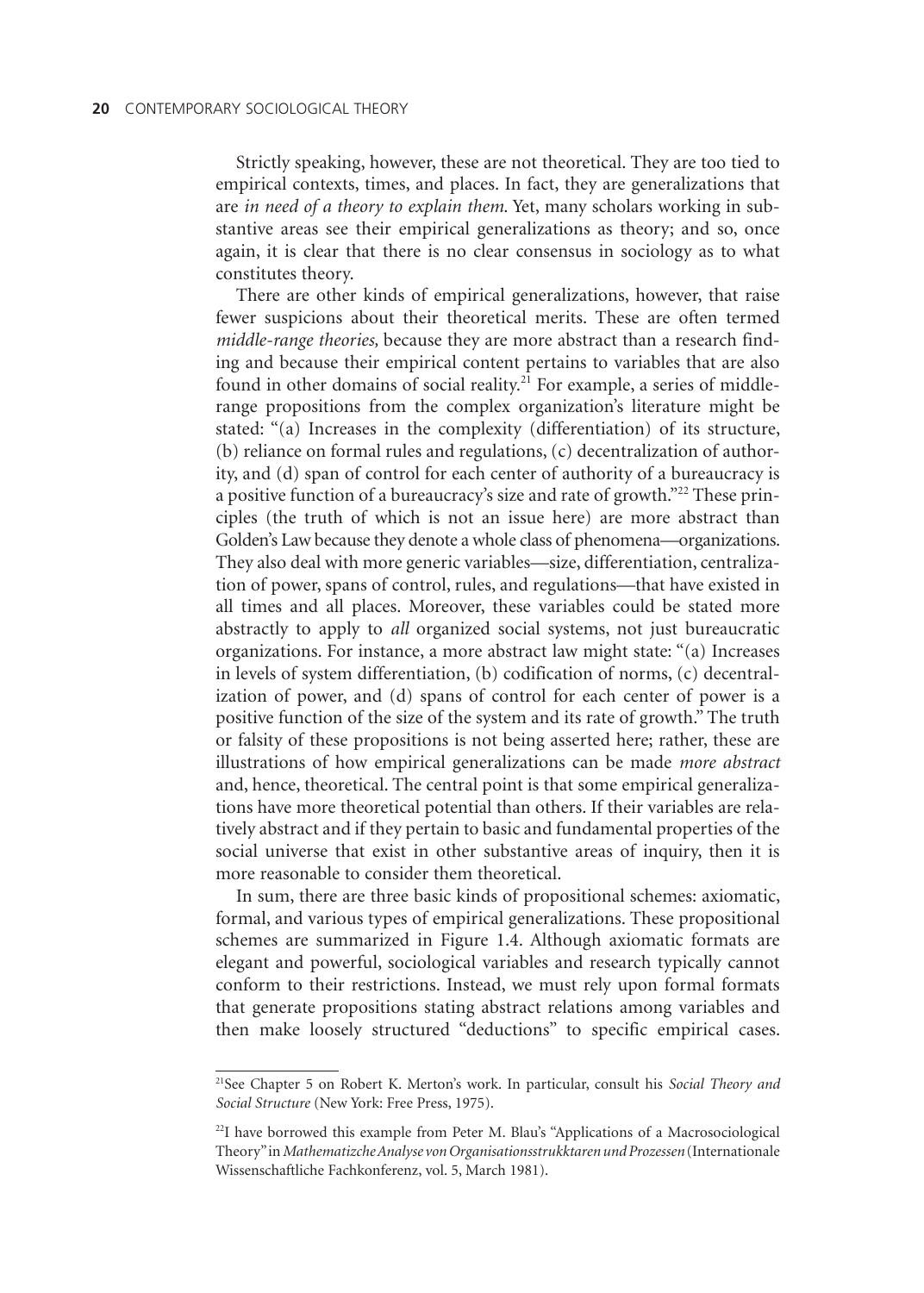

**Figure 1.4** Types of Propositional Schemes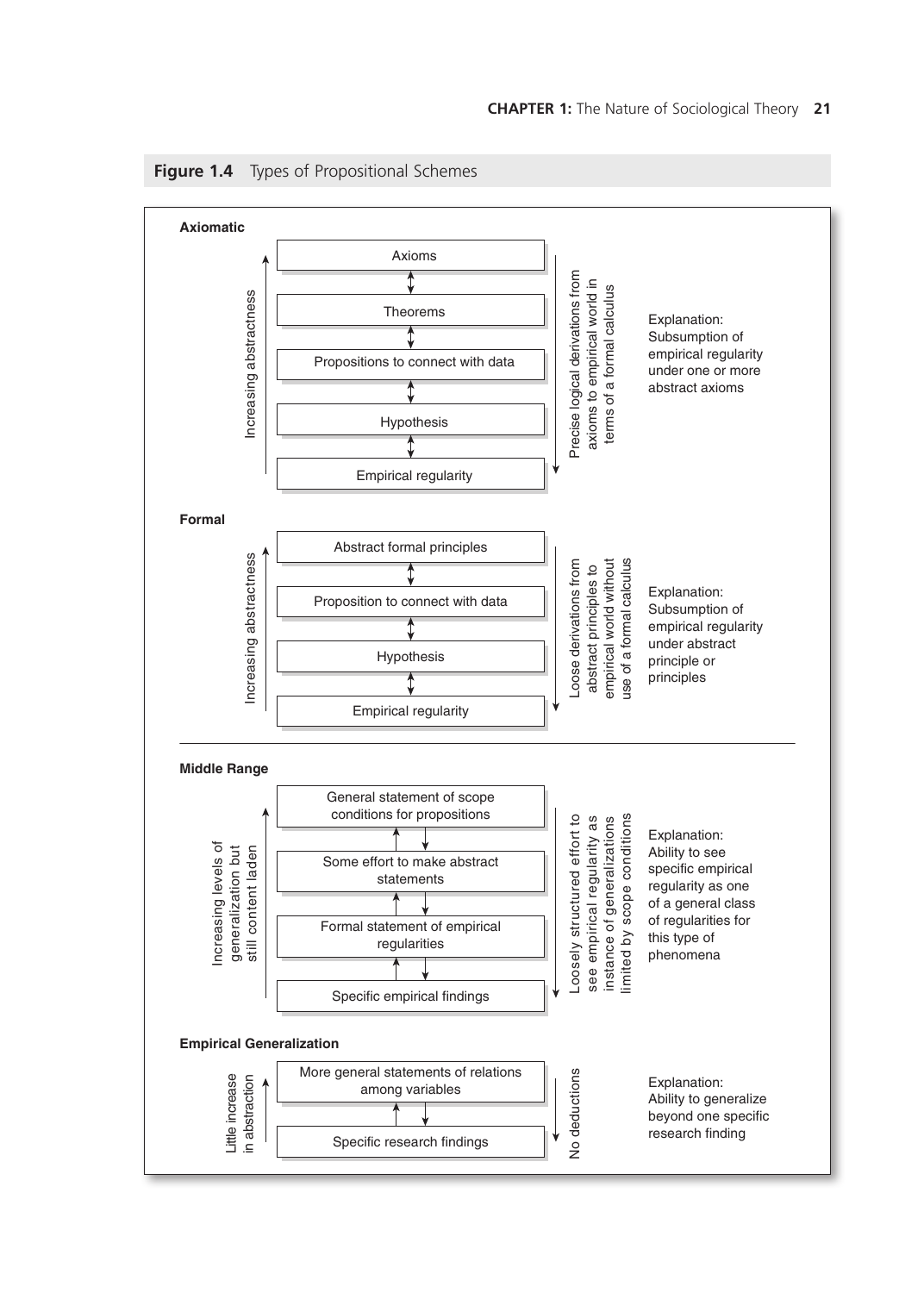#### **22** CONTEMPORARY SOCIOLOGICAL THEORY

Finally, there are empirical formats that consist of generalizations from particular substantive areas, and these are often considered theories of that area. Some of these theories are little more than summaries of research findings that require a theory to explain them. Others are more middle range and have more potential as theory because they are more abstract and pertain to more generic classes of variables.

(5) **Analytical Modeling Schemes.** At times, it is useful to draw a picture of social events. Some models are drawn with neutral languages such as mathematics, in which the equation is presumed to map and represent empirical processes.<sup>23</sup> In reality, such equations are propositions (formal statements of relations among variables) *unless* they can be used to generate a picture or some form of graphic representation of processes. There is no clear consensus on what a model is, but in sociological theory, there is a range of activity that involves representing concepts and their relations as a picture that arrays in visual space what are considered the important elements of a social process.

A model, then, is a diagrammatic representation of social events. The diagrammatic elements of any model include: (1) concepts that denote and highlight certain features of the universe; (2) the arrangement of these concepts in visual space so as to reflect the ordering of events in the universe; and (3) symbols that mark the connections among concepts, such as lines, arrows, vectors, and so on. The elements of a model may be weighted in some way, or they may be sequentially organized to express events over time, or they may represent complex patterns of relations, such as lag effects, threshold effects, feedback loops, mutual interactions, cycles, and other potential ways in which properties of the universe affect one another.<sup>24</sup>

In sociology, most diagrammatic models are constructed to emphasize the *causal connections* among properties of the universe. That is, they are designed to show how changes in the values of one set of variables are related to changes in the values of other variables. Models are typically constructed when there are numerous variables whose causal interrelations an investigator wants to highlight.

Sociologists generally construct two different types of models, which can be termed *analytical* models and *causal* models. This distinction is somewhat

<sup>&</sup>lt;sup>23</sup> Actually, these are typically *regression equations* and would not constitute modeling as I think it should be defined. A series of differential equations, especially as they are simulated or otherwise graphically represented, would constitute a model. Computer simulations represent, I think, an excellent approach to modeling. See, for example, Robert A. Hanneman, *Computer-Assisted Theory Building: Modeling Dynamic Social Systems* (Newbury Park, CA: Sage, 1988).

<sup>24</sup>Good examples of such models are in my *Theoretical Principles of Sociology, Volume 1 on Macrodynamics* (New York: Springer, 2010). For examples of more empirical, yet still analytical, models, see Gerhard and Jean Lenski, *Human Societies* (Boulder, CO: Paradigm Press, 2011). See also the numerous analytical models in Randall Collins, *Theoretical Sociology* (San Diego, CA: Harcourt Brace Jovanovich, 1988).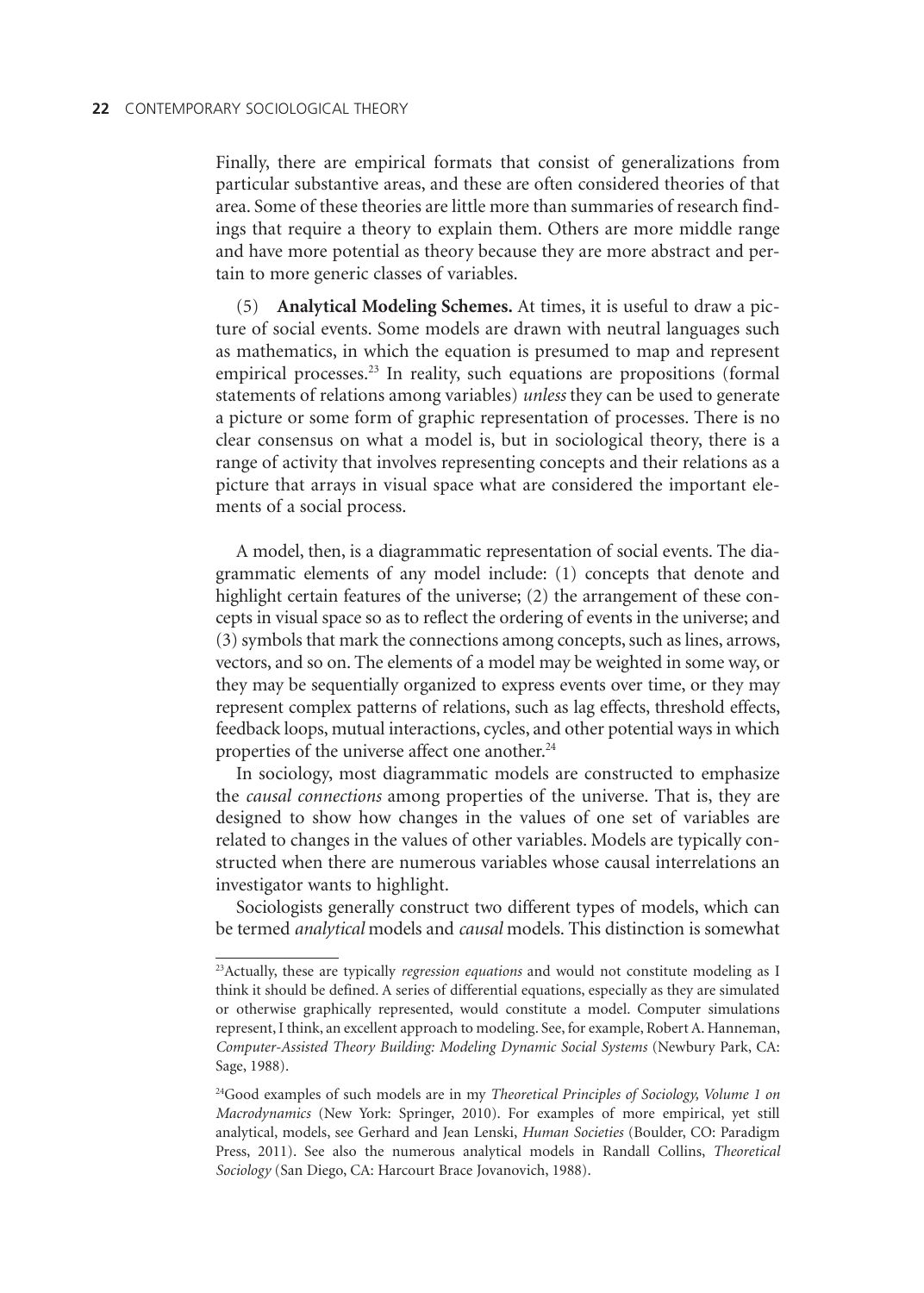arbitrary, but it is a necessary one if we are to appreciate the kinds of models that are constructed in sociology. The basis for making this distinction is twofold: First, some models are more abstract than others in that the concepts in them are not tied to any particular case, whereas other models reveal concepts that simply summarize statistically relations among variables in a particular data set. Second, more abstract models almost always reveal more complexity in their representation of causal connections among variables. That is, one will find feedback loops, cycles, mutual effects, and other connective representations that complicate the causal connections among the variables in the model and make them difficult to summarize with simple statistics. In contrast, the less abstract models typically depict a clear causal sequence among empirical variables.<sup>25</sup> They typically reveal independent variables that effect variation in some dependent variable; furthermore, if the model is more complex, it might also highlight intervening variables and perhaps even some interaction effects among the variables.

Thus, analytical models are more abstract: they highlight more generic properties of the universe, and they portray a complex set of connections among variables. In contrast, causal models are more empirically grounded; they are more likely to devote particular properties of a specific empirical case; and they are likely to present a simple lineal view of causality. These modeling strategies are summarized in Figure 1.5.

Causal models are typically drawn in order to provide a more detailed interpretation of an empirical generalization. They are designed to sort out the respective influences of variables, usually in some temporal sequence, as they operate on some dependent variable of interest. At times, a causal model becomes a way of representing the elements of a middle-range theory so as to connect these elements to the particulars of a specific empirical context. For example, if we wanted to know why the size of a bureaucratic organization is related to its complexity of structure in a particular empirical case of a growing organization, we might translate the more abstract variables of size and complexity into specific empirical indicators and perhaps try to introduce other variables that also influence the relationship between size and complexity in this empirical case. The causal model thus becomes a way to represent with more clarity the empirical association between size and complexity in a specific context.<sup>26</sup>

Analytical models are usually drawn to specify the relations among more abstract and generic processes. Often they are used to delineate the processes that operate to connect the concepts of an axiomatic or, more likely, a formal theory.<sup>27</sup> For example, we might construct a model that tells us

<sup>&</sup>lt;sup>25</sup>The "path analysis" that was so popular in American sociology in the 1970s is a good example of such modeling techniques.

 $26$ For an example of a model for these variables, see Peter M. Blau's "A Formal Theory of Differentiation in Organizations," *American Sociological Review* 35 (April 1970): pp. 201–18. See also Chapter 12.

<sup>27</sup>Ibid. is a good example.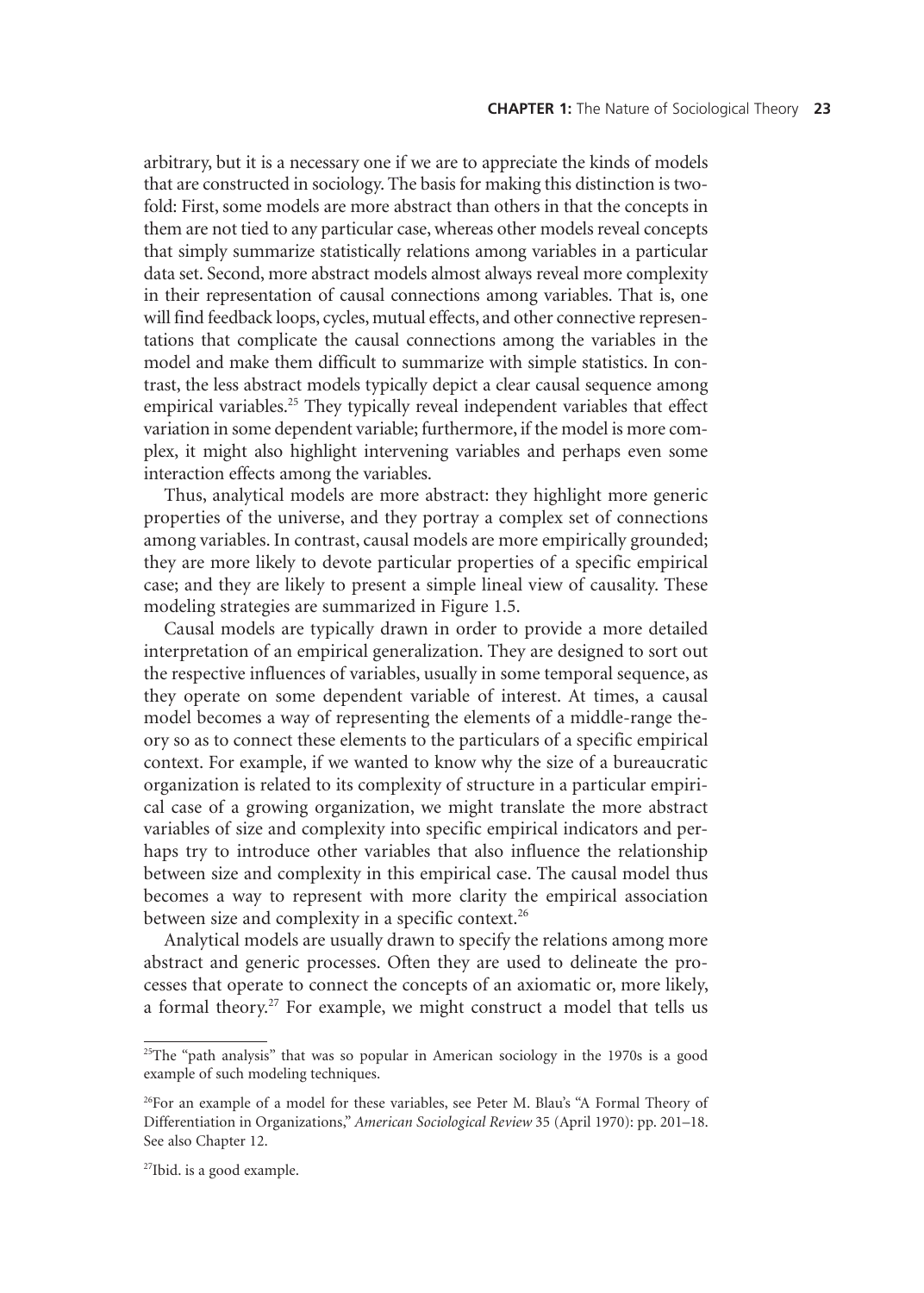

**Figure 1.5** Types of Modeling Schemes

more about the processes that operate to generate the relationship between conflict and solidarity or between size and differentiation in social systems. Additional concepts would be introduced, and their weighted, direct, indirect, feedback, and cyclical, lagged, and other patterns of casual effect on one another would be diagrammed. In this way, the analytical model tells us more about how and why properties of the universe are causally connected. In addition to specifying processes among formal propositions, analytical models can be used to describe processes that connect variables in the propositions of a middle-range theory. For example, we might use a model to map out how organization size and complexity are connected by virtue of other processes operating in an organization.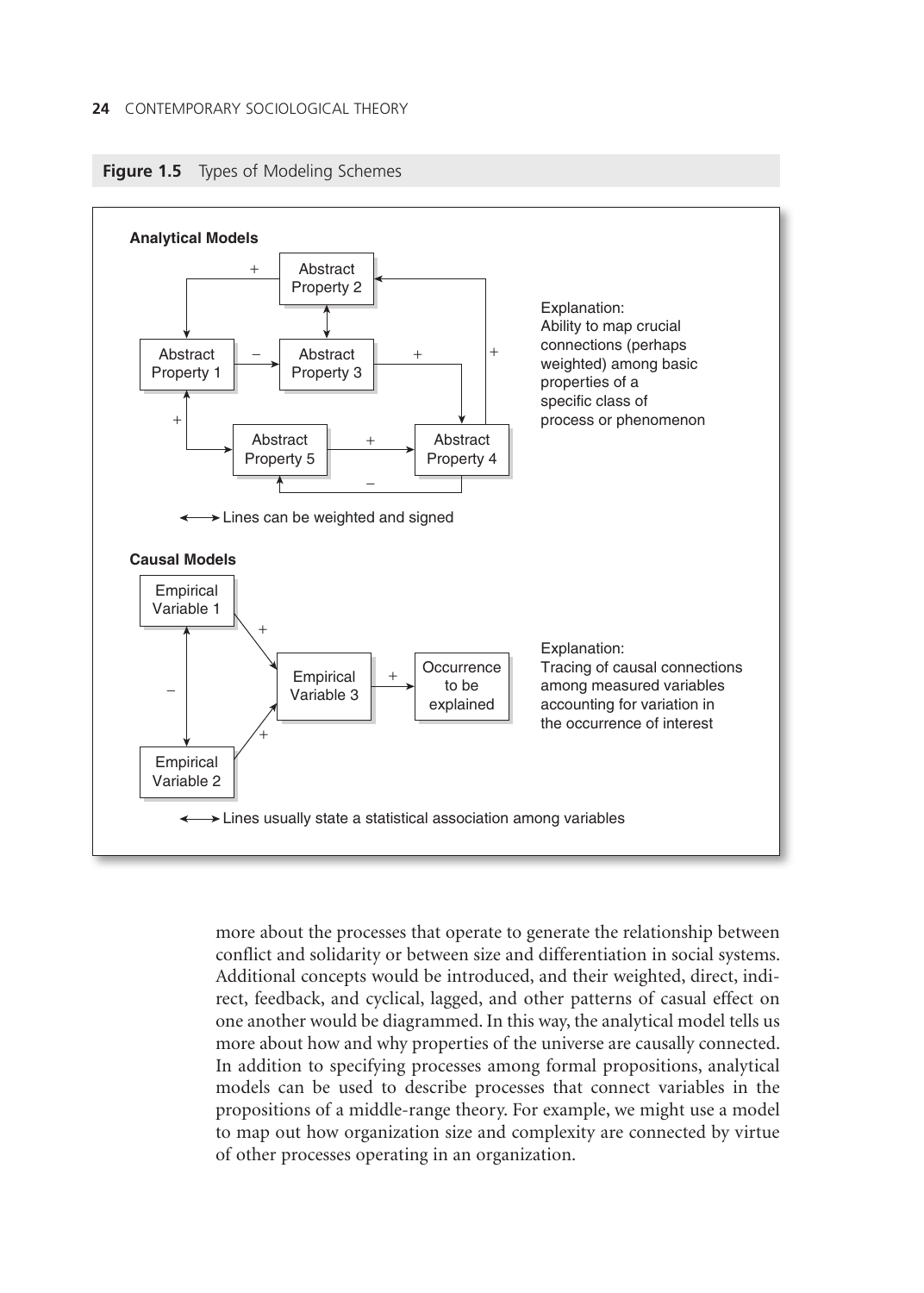Of course, we can construct analytical models or causal models for their own sake, without reference to an empirical generalization, a middle-range theory, or a formal/axiomatic theory. We may simply prefer modeling to propositional formats. One of the great advantages of modeling is that it allows the presentation of complex relations among many variables in a reasonably parsimonious fashion. To say the same thing as a model, a propositional format might have to write complex equations or use many words. Thus, by itself, modeling represents a tool that many theorists find preferable to alternative theoretical schemes.

## **Assessing Diverse Theoretical Approaches**

My belief is that theory should be abstract. That is, the less substantive content in the concepts, the better they are. For if theories are filled with empirical referents, they are tied to specific contexts and, hence, are not as useful as those that view specific empirical contexts as instances or examples of a more basic underlying process. Most theorists in sociology, however, would disagree with me on this score; I will return to this point of contention shortly.

I also believe that theory should be such that it can be proven wrong by empirical tests. As a general platitude, few would disagree with this statement. But as a more practical matter of how we should construct theories to be proven wrong, there is enormous disagreement. Theories must be sufficiently precise in the definitions of concepts and in the organization of concepts into statements that they can be, in principle, measured and tested. It is only through the generation of precise theoretical statements and efforts at their refutation that scientific knowledge can be generated. What distinguishes good theoretical statements from the bad ones is that they *are created to be proven wrong*. A theory that, in principle, cannot be proven wrong is not very useful. It becomes a self-sustaining dogma that is accepted on faith. A theory must allow for understanding of events, and hence, it must be tested against the facts of the world. If a theoretical statement is proven wrong by empirical tests, science has advanced. When a theory is rejected, then one less possible line of inquiry will be required in search of an answer to the question, Why? By successively eliminating incorrect statements, those that survive attempts at refutation offer, for the present at least, the most accurate picture of the real world. Although having one's theory refuted may cause professional stigma, refutations are crucial to theory building. It is somewhat disheartening, therefore, that some scientists appear to live in fear of such refutation. For in the ideal scientific process, just the opposite should be the case, as Karl Popper has emphasized:

Refutations have often been regarded as establishing the failure of a scientist, or at least of his theory. It should be stressed that this is an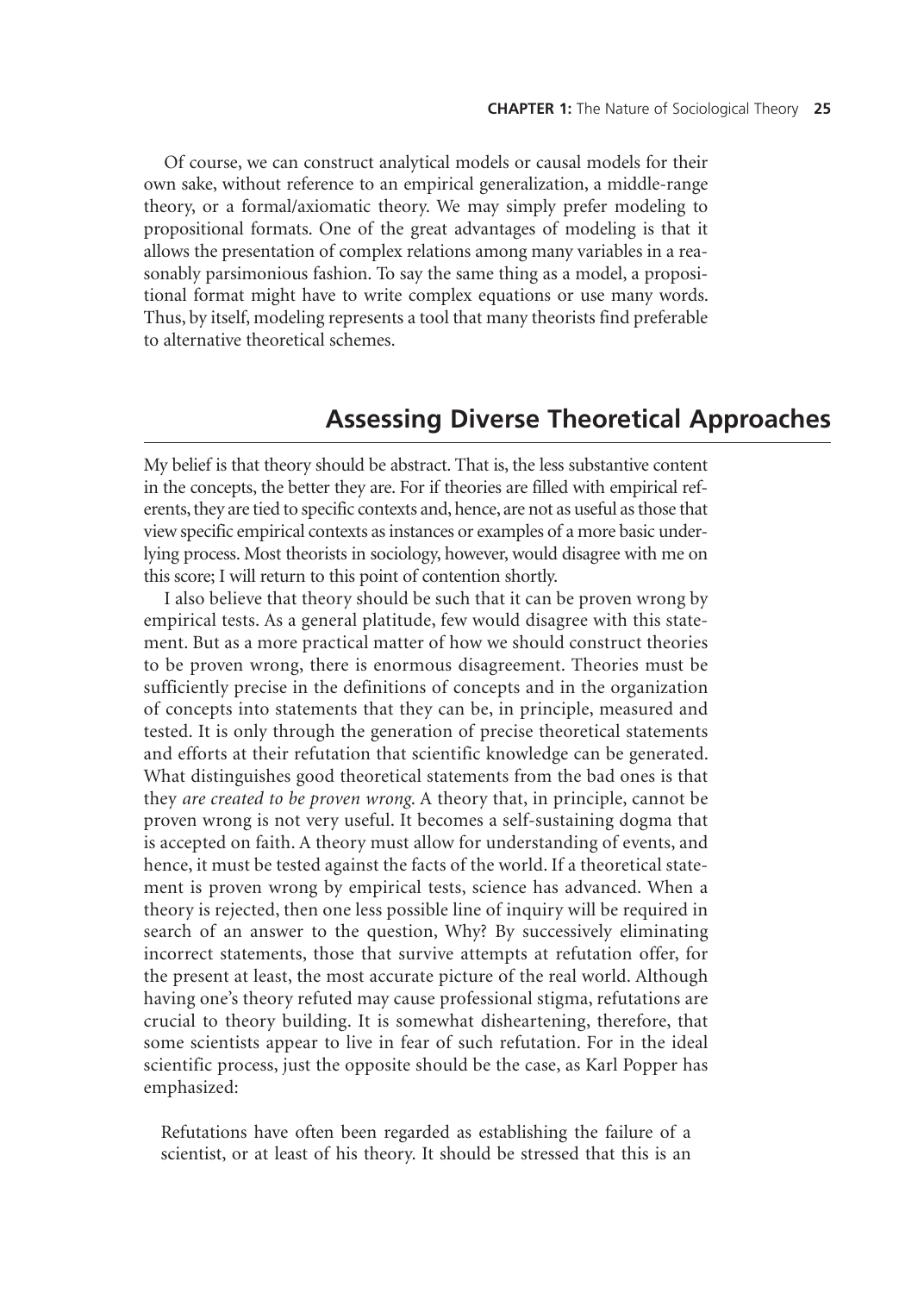inductive error. Every refutation should be regarded as a great success; not merely as a success of the scientist who refuted the theory, but also of the scientist who created the refuted theory and who thus in the first instance suggested, if only indirectly, the refuting experiment.<sup>28</sup>

Even statements that survive refutation, and hence bring professional prestige to their framers, are never fully proven. It is always possible that the next empirical test could disprove them. Yet, if statements consistently survive empirical tests, they have high credibility and are likely to be at the core of a theoretical body of knowledge. As I have now phrased the issue, however, many sociological theorists would disagree. Moreover, most philosophers of science would argue that this process of refutation is idealized and, in fact, rarely occurs in the actual operation of science.

Despite these reservations, it is perhaps best to proceed *as if* we can develop theoretical statements that are highly abstract and, at the same time, sufficiently precise so as to be testable. Again, as will be evident in the chapters to come, many social theorists disagree with this position. I have injected my personal views because it is important to understand the biases with which I approach the review and analyses of social theory. Moreover, these biases are the central issue around which the debate over the best approach to developing theory and knowledge rages. So, let me elaborate on them by assessing the merits of various approaches that were outlined in this chapter.

From my point of view, empirical generalizations and causal models of empirically operationalized variables are not theory at all. They are useful summaries of data that need a theory to explain them. Some would argue that theory can be built from such summaries of empirical regularities. That is, we can induce from the facts the more general properties that these facts illustrate. Yet, induction is not a mechanical process of making empirical variables more abstract; often, a creative leap of insight is necessary, and so, theory building by total immersion in the empirical facts is, I believe, a barrier to rising above these facts and producing more abstract theory. Still, there are many instances in science where scholars have been able to make inductions, and so, we should not be too quick to reject this approach out of hand. Still, there is almost always a creative leap here as one moves from empirical generalizations to more generic and abstract concepts, propositions, and models that can explain these facts.

At the other extreme, meta-theory is like empirical facts in that it often becomes difficult to move onto producing real theory. It is easy to get bogged down in enduring philosophical issues when producing metatheory, with the result that scholars never get around to developing theory. Again, such is not always the case, but there is a clear tendency for theorists in sociology who practice meta-theorizing to remain meta-theorists and indeed to become hostile to formal theories and models or, if not hostile,

<sup>28</sup>Karl R. Popper, *Conjectures and Refutations* (New York: Basic Books, 1962), p. 243.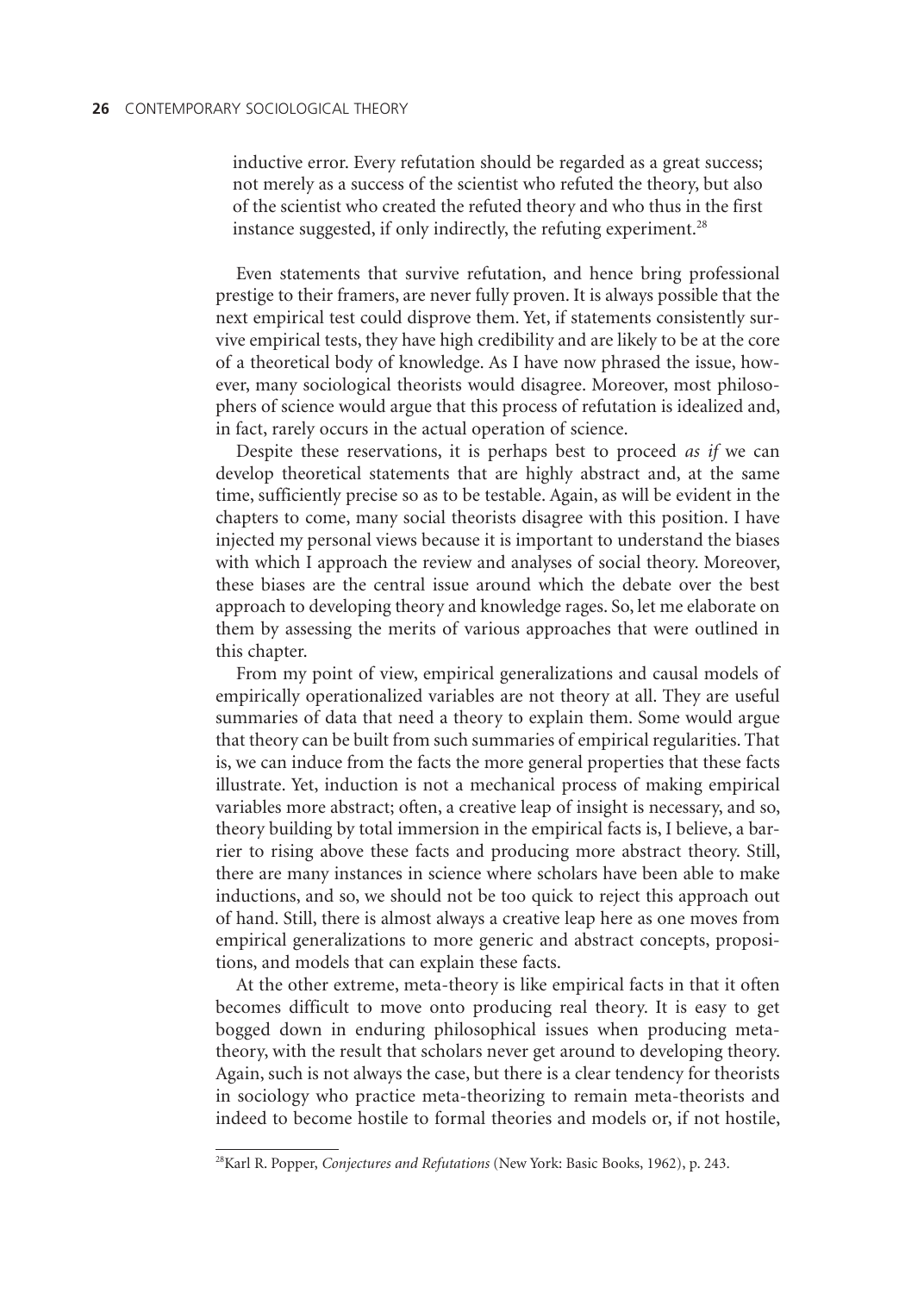to think of these as premature and as not fully exploring their implicit assumptions.

Analytical schemes often suffer from the same problems as meta-theory. Naturalistic schemes have a tendency to become overly concerned with their architectural majesty. In an effort to construct an orderly scheme that mirrors at an abstract level the empirical world in all its dimensions, naturalistic schemes get ever more complex; as new elements are added to the scheme, efforts to reconcile new portions with the old take precedence over making the scheme testable. Moreover, the scheme as a whole is impossible to test because relations among its elements cover such a broad range of phenomena and are rarely stated with great precision. And when imprecision is compounded by the abstractness, then empirical tests are infrequent because it is not clear to researchers how to test any portion of the scheme. Yet, despite these problems, creators of analytical schemes view them as a necessary prerequisite for developing testable theoretical statements, and in this sense, they are much like meta-theoreticians.

In contrast, sensitizing schemes are typically constructed as a loose framework of concepts to interpret events and to see if they yield greater understanding of how and why these events occur. Even if such schemes are not considered science, they can be very insightful. Yet, much like naturalistic approaches, sensitizing schemes also become self-reinforcing because they are so loosely structured and so often vague (albeit suggestive and insightful) that the facts can always be bent to fit the scheme. Hence, the scheme can never be refuted or, I suspect, revised on the basis of actual empirical events. Sensitizing schemes are most useful, then, when they are used to orient us to important phenomena and, then, are elaborated upon with propositions and analytical models.

Discursive schemes vary in how useful they can be in generating explanations. If there is precision in the writing—that is, variables are clearly defined and their connection and effects on other variations are unambiguously stated—then a discursive format can offer a sound explanation. But, if variables do not vary but are typologized in categories, and if causal statements say things like "sometimes has an effect on," "tends to influence," "is known to have an effect on," and the like, then the theory will lack precision, and it will be difficult to isolate the forces in play and their relation to each other. Unfortunately, much discursive theorizing is imprecise; even when highly provocative and interesting, the use of informal languages is filled with vagueness. As a result, a meta-theorist interested in formalizing the theory will have to make many inferences and, in the process, not capture the discursive argument intended by the theorist. This weakness in much discursive theorizing is immediately noticeable once the reader seeks precise definitions of the concepts and causal relations among the properties of the social universe supposedly denoted by these concepts.

Let me now turn to axiomatic/formal propositional formats, analytical models, and middle-range propositions. As already indicated, axiomatic theorizing is, for the most part, impractical in sociology. In my view, formal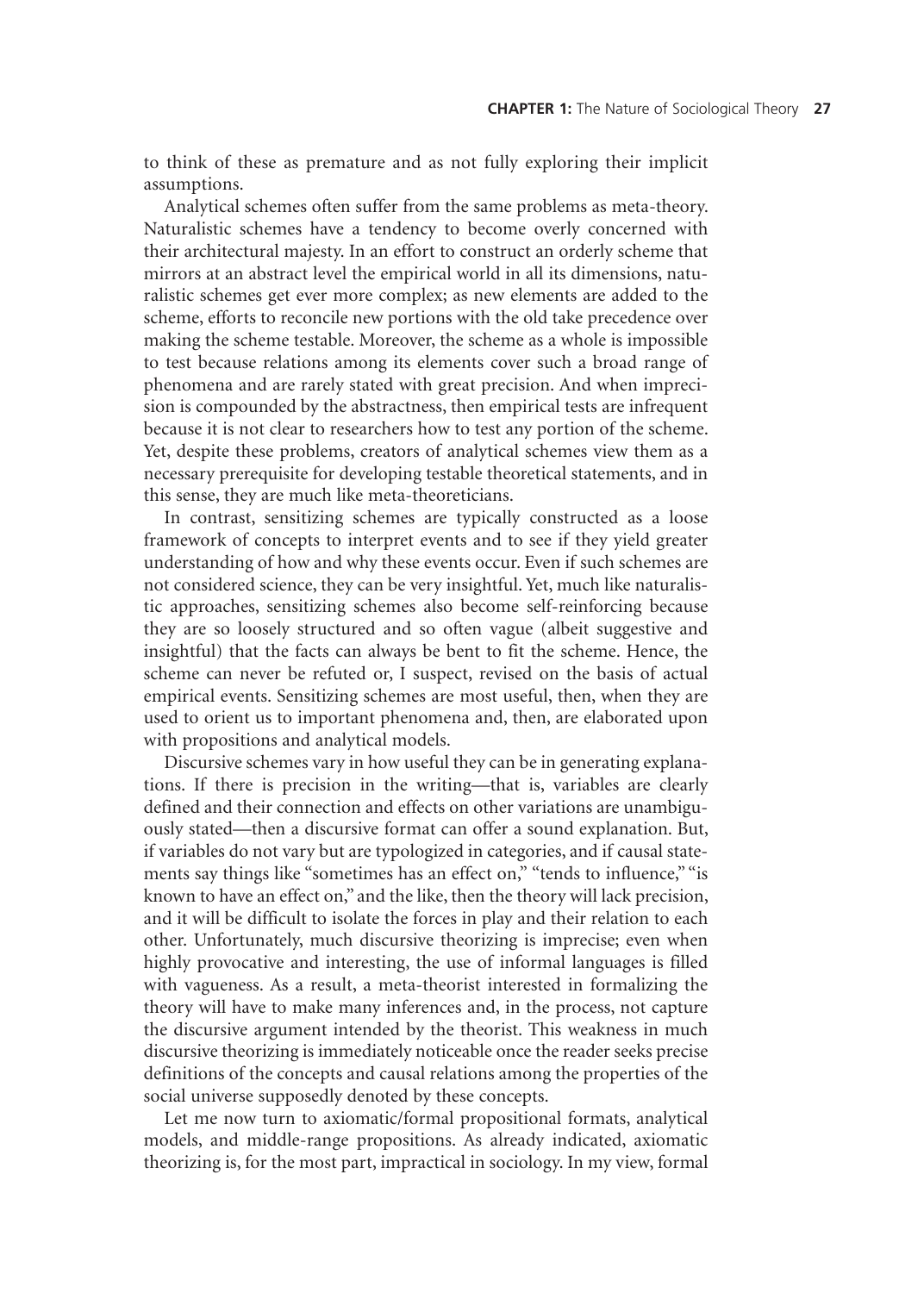theorizing is the most useful approach because it contains abstract concepts that are linked with sufficient precision so as to be testable. Analytical models can be highly insightful, but they are hard to test as a whole. They contain too many concepts, and their linkages are too diverse to be directly tested. And so, it is reasonable to ask: in what sense can they be useful for sociological theorizing? My view is that an analytical model can best be used to specify the processes by which concepts in a formal proposition are connected.<sup>29</sup> For example, if a proposition states that the "degree of differentiation" is a function of "system size," the model can tell us why and how size and differentiation are connected. That is, we can get a better sense for the underlying processes by which size increases differentiation (and perhaps vice versa). Alternatively, analytical models can also be a starting point for formal theorizing. By isolating basic processes and mapping their interconnections, we can get a sense for the important social processes about which we need to develop formal propositions. And although the model as a whole cannot be easily tested (because it is too complex to be subject to a definitive test), we can decompose it into abstract propositional statements that are amenable to definitive tests.

Thus, analytical models are much more abstract, and thus, they can be the basis for developing formal propositional statements (in rare case, perhaps even axiomatic), or they can specify at an abstract level the robust causal connections among the abstract variables stated in a formal proposition. Moreover, both analytical models and formal propositional schemes cover a wide range of phenomena without being too broad as to become difficult to test empirically. Let me illustrate further with the proposition presented earlier that conflict promotes increased solidarity. While this proposition specifies a fundamental relationship in the social universe, it does not tell us just *how* threat and conflict translate into solidarity. What are the processes by which conflict and threat generate solidarity? The answer to this question can often be stated in an abstract model that outlines the causal sequences—direct, indirect, and reverse—of events that move parties to conflict to form more cohesive structures revealing high solidarity. In fact, introducing the notion of threat (as I did earlier) could have come from an analytical model as a variable that is critical to transforming conflict into high levels of prolonged solidarity. And, one might add other variables, such as (1) leader who can frame the issues and articulate ideologies highlighting threat and (2) entrepreneurs who can mobilize resources (including material and symbolic resources), to sustain the sense of threat and keep members of the conflict party mobilized and focused. Thus, an analytical model can fill in information that makes the basic relationship between conflict and solidarity more robust. One gets a better sense for why and through what processes conflict leads to solidarity, and of course, when it would not. Thus, there can be a synergy between formal propositional schemes and analytical models: the propositional scheme

<sup>29</sup>I have tried to illustrate this strategy in my *Theoretical Principles of Sociology*.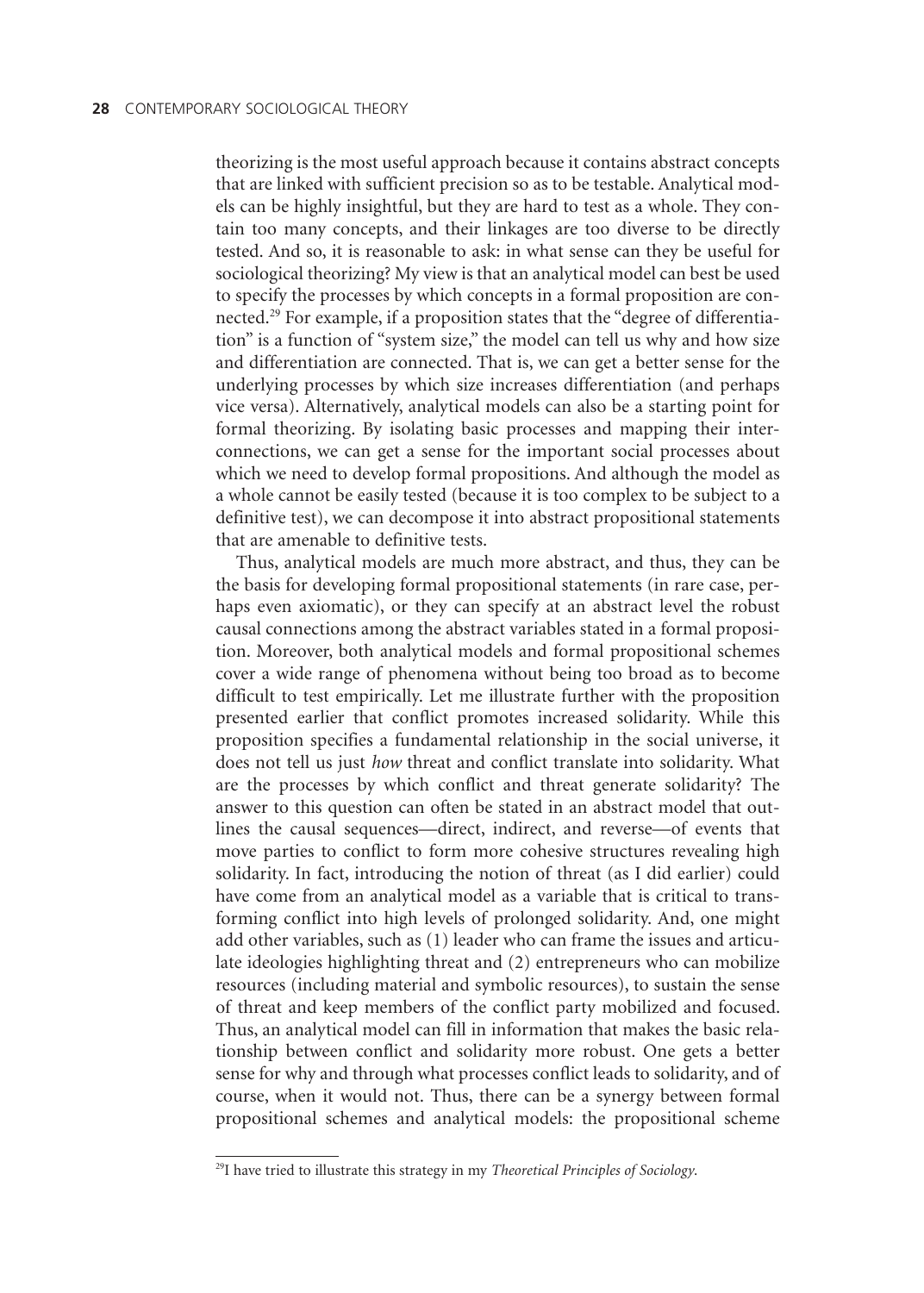indicates the nature of the fundamental relationship (e.g., the basic relationships between conflict and solidarity), while the analytical model indicates how and through what basic processes this relationship is produced. Moreover, the key processes discovered in the analytical model can be converted into a propositional scheme. For instance, a proposition like the following (no claim about its accuracy or exhaustiveness): the degree to which conflict generates solidarity among conflict parties is a positive and additive function of the level of threat posed, the availability of leaders to frame and formulate ideologies about the threat, and the capacity to mobilize symbolic, organizational, and material resources to pursue conflict.

Analytical schemes are less likely to have this synergetic effect, even though they may be highly abstract and incorporate a wide range of phenomena. Because they categorize phenomena rather than seeing them as variables and because they do not specify causal relations among these phenomena within categories, they are often difficult to convert to propositional schemes or analytical models. They describe, albeit at a very abstract level, the organization of a broad range of phenomena in terms. Sensitizing schemes have the same problem. They are abstract, which is useful in building theory, but they do not specify in great detail the fundamental relations among phenomena. Rather, they denote phenomena, suggest how they might be related without great precision, and always hold out the possibility that the categories and variables in the scheme may be obviated by the agency of actors.

Middle-range propositions are, I feel, less useful as places to begin theory building. They tend to be too filled with empirical content, much of which does not pertain to the more basic, enduring, and generic features of the social universe.<sup>30</sup> For example, a "theory of ethnic antagonism" is often difficult to translate into a more general proposition or model on conflict. Moreover, scholars working at this middle range tend to become increasingly empirical as they seek to devise ways to test their theories in specific empirical contexts. Their propositions become, I have found, ever more like empirical generalizations as more and more research content is added. There is no logical reason why substantive and empirical referents cannot be taken out of middle-range theories and the level of abstraction raised, but such has infrequently occurred.

In Figure 1.6, I have summarized these conclusions in the right column. Meta-theory and naturalistic analytical schemes are interesting philosophy but poor theory. Sensitizing analytical schemes, formal propositional statements and analytical models offer the best place to begin theorizing, especially if interplay among them is possible. Middle-range theories have rarely realized their theoretical potential, tending to move toward empirical generalizations as opposed to formal propositions. Causal models and empirical generalizations are useful in that they give theorists some sense of

<sup>&</sup>lt;sup>30</sup>I doubt if this was Merton's intent when he formulated this idea, but my sense is that his advocacy became a legitimization for asserting that empirical generalizations were "theory."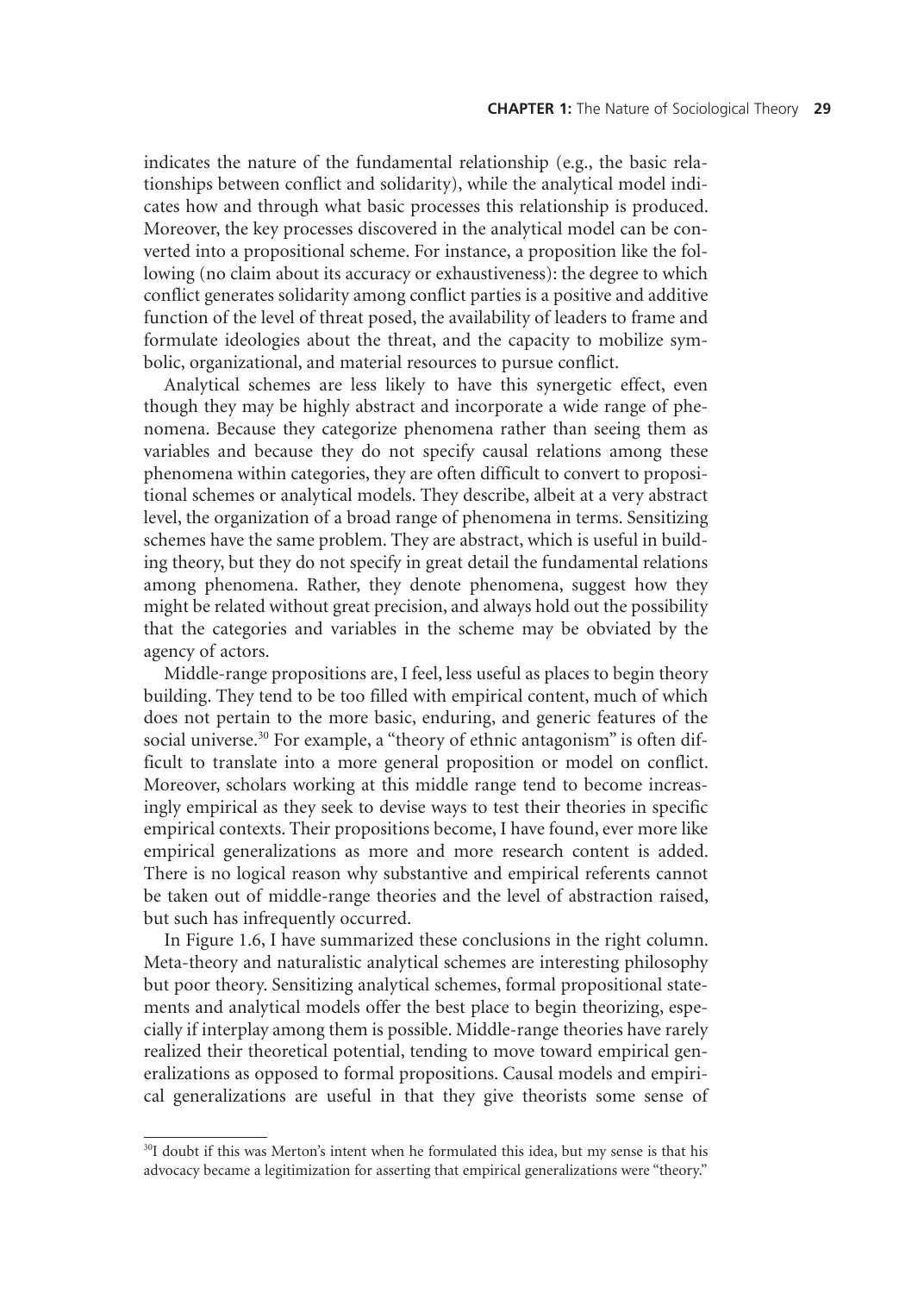

**Figure 1.6** Theoretical Formats and Potential for Building Testable Theory

empirical regularities, but by themselves and without creative leaps in scope and abstraction, they are not theoretical. They are usually data in need of a theory.

In the left column, I have presented my idealized view of the proper place of each theoretical approach for generating knowledge.<sup>31</sup> If we begin to accumulate bodies of formal laws (perhaps on the basis of leads provided by a sensitizing scheme), then it is desirable to extract out the key concepts and look at these as the basic sensitizing and orienting concepts of sociology (much as magnetism, gravity, relativity, and the like were for early twentiethcentury physics). We may even want to construct a formal analytical scheme and ponder on the meta-theoretical implications of these. In turn, such

 $31I$  should emphasize that this is not how things actually work in sociology; the diagram represents my *wish* for how sociological theory should be developed.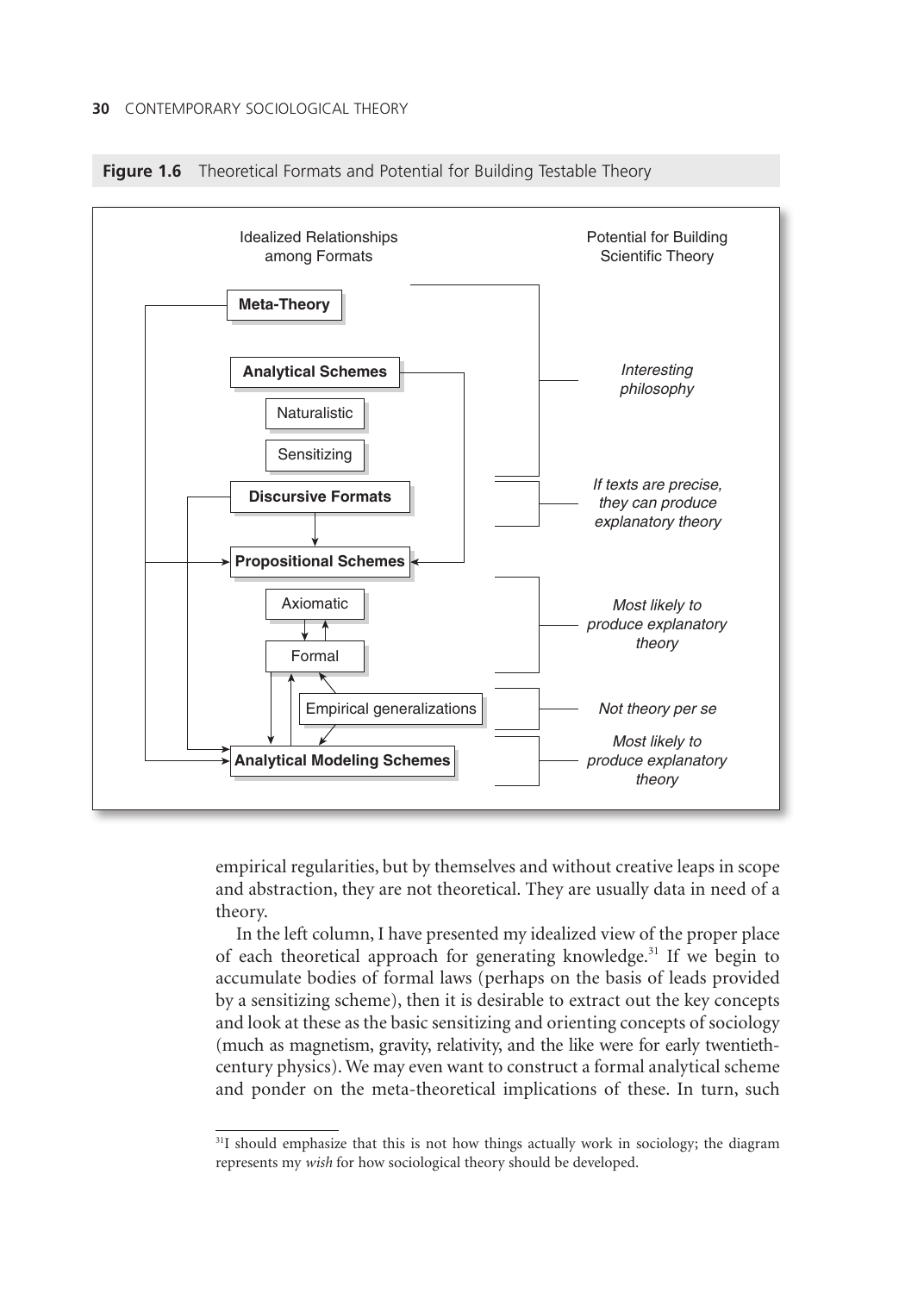pondering can help reformulate or clarify analytical schemes, which can perhaps help construct new, or reverse old, formal propositions. But without a body of formal laws to pull meta-theory and analytical schemes back into the domain of the testable, they become hopelessly self-sustaining and detached from the very reality they are supposed to help clarify.

For building theory, the most crucial interchange is, I believe, between formal propositions and analytical models. There is a creative synergy between translating propositions into models and vice versa. Theories that begin with analytical models or propositions will help improve each other. Analytical models will add robustness that can be incorporate into propositions, whereas propositions will specify the beginning and end states of two phenomena—say conflict, as the beginning state, leads to solidarity, the end state. They will inevitably lead theorists to ask the question: how and why does this beginning state lead to the end state? And once this question is asked, an analytical model can specify the flow of causality and, in this specification, can introduce additional variables that are in play. In turn, these variables can be, if theorists are so disposed, converted into propositional schemes.

# **Going Forward**

I have introduced a great deal of material in this first chapter that will, I believe, make more sense after studying various theories outlined in the pages to follow. Thus, the outline of theoretical approaches presented above may seem somewhat confusing, but if the basic types of schemes are kept in mind, it will be clear as to which one is being practiced by a particular theorist. For example, in Chapter 3 on Talcott Parsons, it will be evident that he is developing an analytical scheme, or system of categories, and as I will comment, this scheme is suggestive and indeed even intriguing, but it is difficult to translate into propositions or analytical models that would make the scheme testable. The same could be said of Anthony Giddens sensitizing scheme outlined in Chapter 28. Other theorists, such as Ralf Dahrendorf, Lewis Coser, and Jonathan Turner generate propositions in their effort to explain the dynamics of conflict, and for Turner and Dahrendorf, these propositions reflect engagement with analytical models on conflict that were initially generated from the discursive theories of Max Weber, Karl Marx, and Georg Simmel. Other theories, such as those on urban communities and organizations are stated abstractly and, yet, they have the flair of middle range theory because they are about urban communities and organizations in the present, although it would be relatively easy to make the theories for abstract and general, as will be evident in Amos Hawley's analysis in Chapter 7.

Thus, reading this chapter *after* the end of the book might provide instructive to readers—after, as it were, absorbing the range of theories presented in varying formats that now constitute theoretical sociology. For the